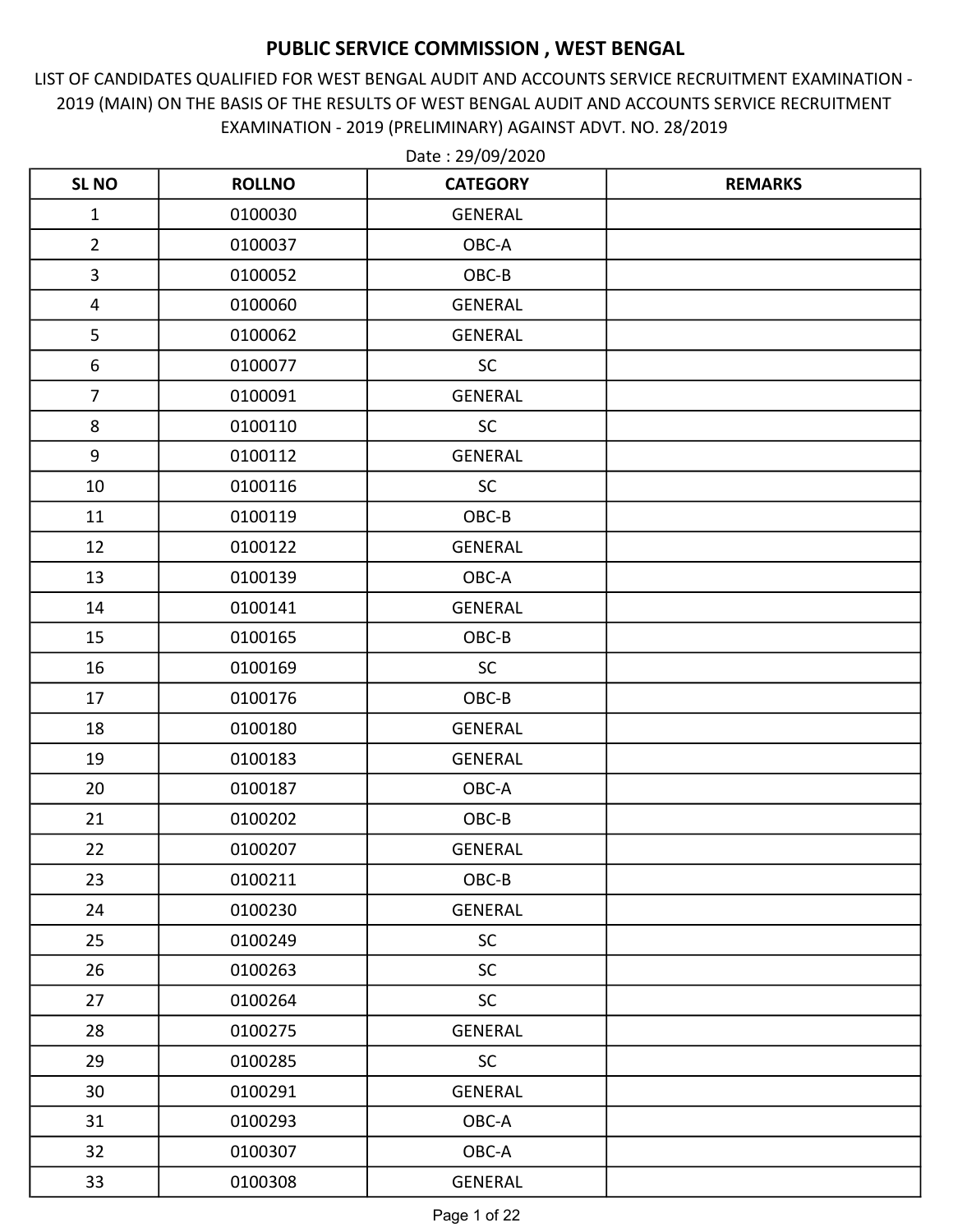LIST OF CANDIDATES QUALIFIED FOR WEST BENGAL AUDIT AND ACCOUNTS SERVICE RECRUITMENT EXAMINATION - 2019 (MAIN) ON THE BASIS OF THE RESULTS OF WEST BENGAL AUDIT AND ACCOUNTS SERVICE RECRUITMENT EXAMINATION - 2019 (PRELIMINARY) AGAINST ADVT. NO. 28/2019

| <b>SL NO</b> | <b>ROLLNO</b> | <b>CATEGORY</b> | <b>REMARKS</b> |
|--------------|---------------|-----------------|----------------|
| 34           | 0100314       | <b>SC</b>       |                |
| 35           | 0100331       | <b>SC</b>       |                |
| 36           | 0100344       | OBC-A           |                |
| 37           | 0100369       | GENERAL         |                |
| 38           | 0100370       | <b>GENERAL</b>  |                |
| 39           | 0100371       | <b>GENERAL</b>  |                |
| 40           | 0100385       | <b>ST</b>       |                |
| 41           | 0100390       | <b>SC</b>       |                |
| 42           | 0100393       | OBC-B           |                |
| 43           | 0100404       | <b>GENERAL</b>  |                |
| 44           | 0100409       | <b>GENERAL</b>  |                |
| 45           | 0100429       | OBC-A           |                |
| 46           | 0100443       | <b>GENERAL</b>  |                |
| 47           | 0100444       | <b>GENERAL</b>  |                |
| 48           | 0100454       | <b>GENERAL</b>  |                |
| 49           | 0100458       | <b>GENERAL</b>  |                |
| 50           | 0100463       | OBC-A           |                |
| 51           | 0100468       | SC              |                |
| 52           | 0100470       | <b>SC</b>       |                |
| 53           | 0100476       | <b>GENERAL</b>  |                |
| 54           | 0100493       | <b>SC</b>       |                |
| 55           | 0100498       | SC              |                |
| 56           | 0100514       | GENERAL         |                |
| 57           | 0100527       | <b>SC</b>       |                |
| 58           | 0100531       | <b>ST</b>       |                |
| 59           | 0100537       | OBC-A           |                |
| 60           | 0100544       | $OBC-B$         |                |
| 61           | 0100547       | GENERAL         |                |
| 62           | 0100548       | OBC-A           |                |
| 63           | 0100565       | SC              |                |
| 64           | 0100568       | OBC-B           |                |
| 65           | 0100576       | GENERAL         |                |
| 66           | 0100593       | GENERAL         |                |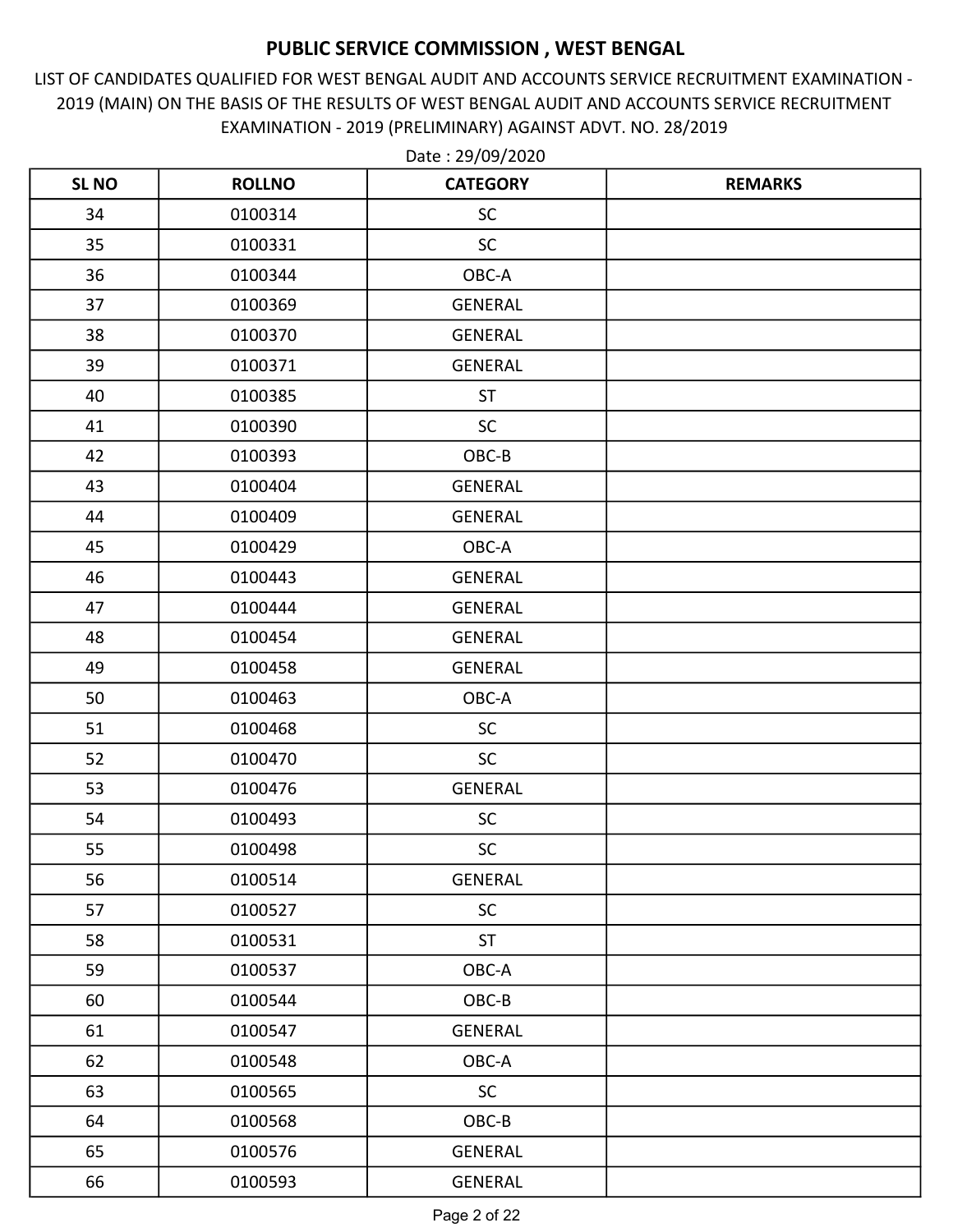LIST OF CANDIDATES QUALIFIED FOR WEST BENGAL AUDIT AND ACCOUNTS SERVICE RECRUITMENT EXAMINATION - 2019 (MAIN) ON THE BASIS OF THE RESULTS OF WEST BENGAL AUDIT AND ACCOUNTS SERVICE RECRUITMENT EXAMINATION - 2019 (PRELIMINARY) AGAINST ADVT. NO. 28/2019

| <b>SL NO</b> | <b>ROLLNO</b> | <b>CATEGORY</b> | <b>REMARKS</b> |
|--------------|---------------|-----------------|----------------|
| 67           | 0100618       | OBC-B           |                |
| 68           | 0100621       | <b>GENERAL</b>  |                |
| 69           | 0100642       | OBC-A           |                |
| 70           | 0100682       | <b>SC</b>       |                |
| 71           | 0100696       | OBC-A           |                |
| 72           | 0100702       | OBC-A           |                |
| 73           | 0100722       | <b>GENERAL</b>  |                |
| 74           | 0100745       | <b>SC</b>       |                |
| 75           | 0100759       | <b>GENERAL</b>  |                |
| 76           | 0100766       | <b>GENERAL</b>  |                |
| 77           | 0100768       | <b>ST</b>       |                |
| 78           | 0100769       | OBC-A           |                |
| 79           | 0100773       | <b>GENERAL</b>  |                |
| 80           | 0100790       | SC              |                |
| 81           | 0100809       | <b>SC</b>       |                |
| 82           | 0100828       | <b>SC</b>       |                |
| 83           | 0100831       | SC              |                |
| 84           | 0100835       | SC              |                |
| 85           | 0100867       | <b>GENERAL</b>  |                |
| 86           | 0100869       | SC              |                |
| 87           | 0100872       | OBC-A           |                |
| 88           | 0100877       | OBC-B           |                |
| 89           | 0100891       | SC              |                |
| 90           | 0100916       | OBC-A           |                |
| 91           | 0100918       | OBC-A           |                |
| 92           | 0100945       | $\sf SC$        |                |
| 93           | 0100968       | OBC-A           |                |
| 94           | 0100977       | <b>SC</b>       |                |
| 95           | 0100987       | OBC-A           |                |
| 96           | 0101005       | <b>GENERAL</b>  |                |
| 97           | 0101013       | <b>GENERAL</b>  |                |
| 98           | 0101016       | GENERAL         |                |
| 99           | 0101020       | GENERAL         |                |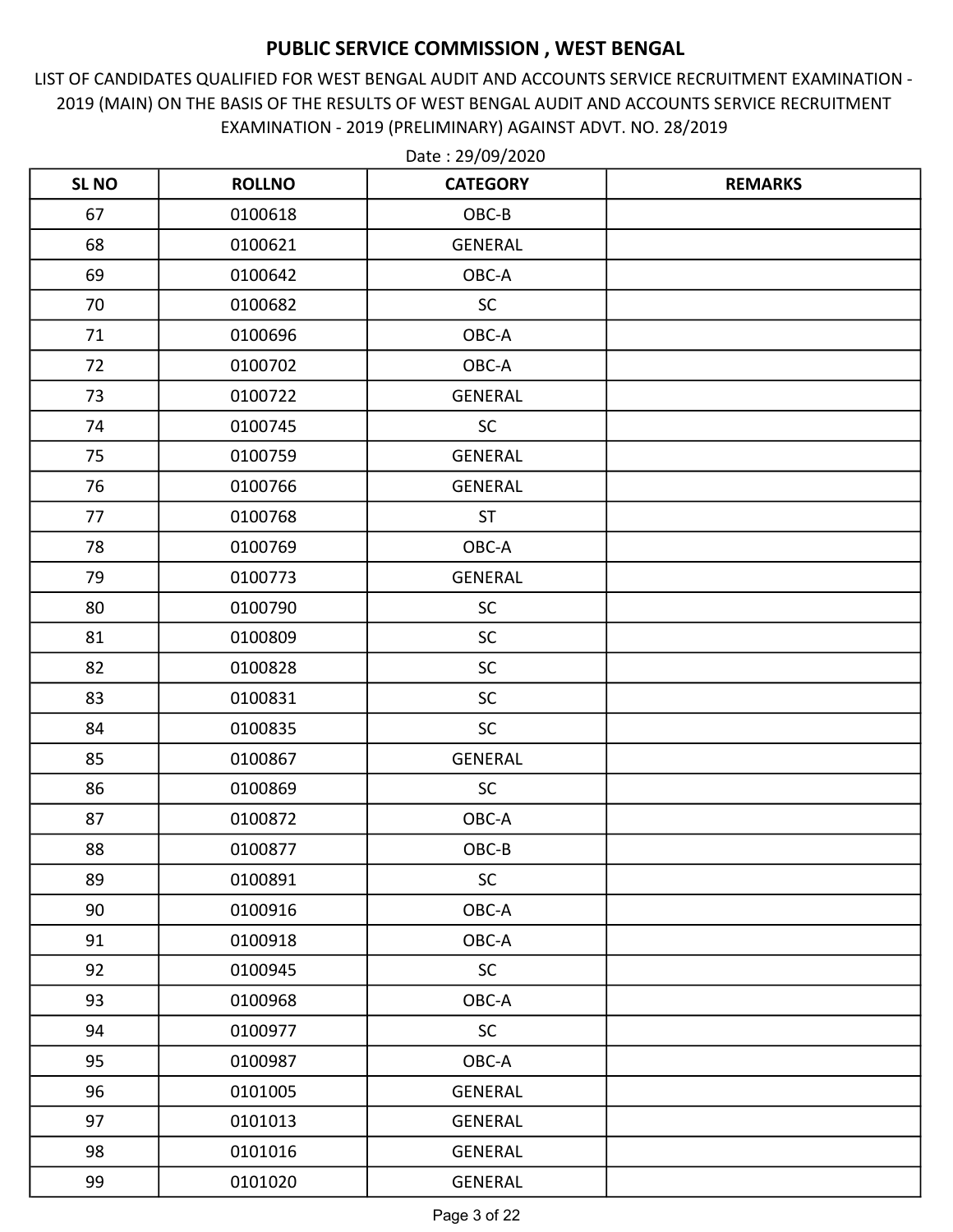LIST OF CANDIDATES QUALIFIED FOR WEST BENGAL AUDIT AND ACCOUNTS SERVICE RECRUITMENT EXAMINATION - 2019 (MAIN) ON THE BASIS OF THE RESULTS OF WEST BENGAL AUDIT AND ACCOUNTS SERVICE RECRUITMENT EXAMINATION - 2019 (PRELIMINARY) AGAINST ADVT. NO. 28/2019

| <b>SL NO</b> | <b>ROLLNO</b> | <b>CATEGORY</b> | <b>REMARKS</b> |
|--------------|---------------|-----------------|----------------|
| 100          | 0101056       | OBC-A           |                |
| 101          | 0101057       | <b>SC</b>       |                |
| 102          | 0101063       | OBC-A           |                |
| 103          | 0101074       | OBC-B           |                |
| 104          | 0101088       | <b>GENERAL</b>  |                |
| 105          | 0101094       | <b>GENERAL</b>  |                |
| 106          | 0101096       | OBC-A           |                |
| 107          | 0101101       | <b>GENERAL</b>  |                |
| 108          | 0101112       | <b>ST</b>       |                |
| 109          | 0101120       | <b>GENERAL</b>  |                |
| 110          | 0101124       | OBC-B           |                |
| 111          | 0101139       | OBC-B           |                |
| 112          | 0101151       | OBC-A           |                |
| 113          | 0101182       | <b>GENERAL</b>  |                |
| 114          | 0101188       | <b>SC</b>       |                |
| 115          | 0101196       | <b>GENERAL</b>  |                |
| 116          | 0101227       | <b>GENERAL</b>  |                |
| 117          | 0101228       | SC              |                |
| 118          | 0101244       | OBC-A           |                |
| 119          | 0101264       | <b>GENERAL</b>  |                |
| 120          | 0101281       | <b>SC</b>       |                |
| 121          | 0101300       | OBC-A           |                |
| 122          | 0101309       | <b>GENERAL</b>  |                |
| 123          | 0101317       | <b>GENERAL</b>  |                |
| 124          | 0101327       | SC              |                |
| 125          | 0101338       | <b>SC</b>       |                |
| 126          | 0101340       | <b>SC</b>       |                |
| 127          | 0101343       | <b>GENERAL</b>  |                |
| 128          | 0101350       | <b>GENERAL</b>  |                |
| 129          | 0101374       | <b>GENERAL</b>  |                |
| 130          | 0101379       | SC              |                |
| 131          | 0101388       | OBC-A           |                |
| 132          | 0101418       | GENERAL         |                |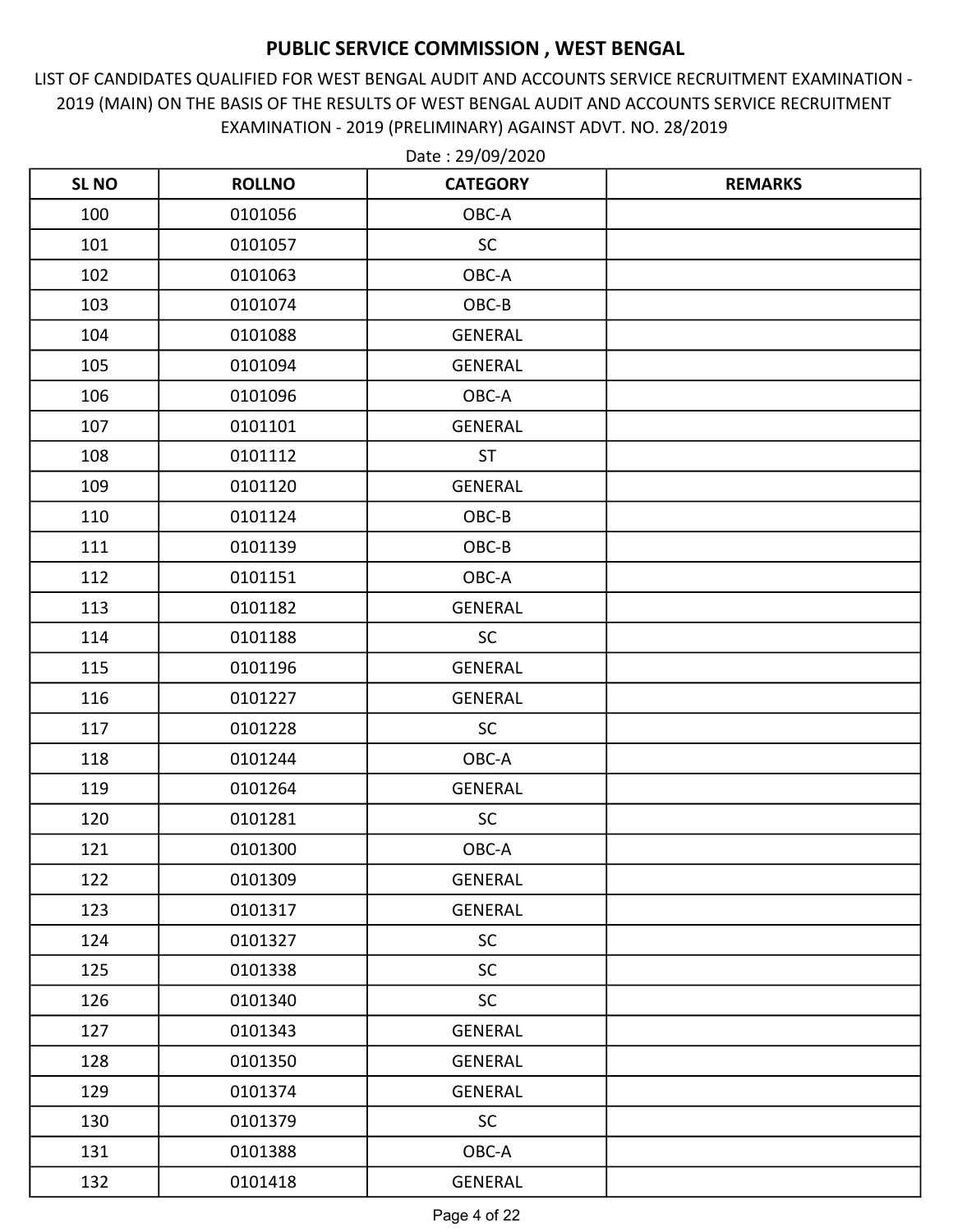LIST OF CANDIDATES QUALIFIED FOR WEST BENGAL AUDIT AND ACCOUNTS SERVICE RECRUITMENT EXAMINATION - 2019 (MAIN) ON THE BASIS OF THE RESULTS OF WEST BENGAL AUDIT AND ACCOUNTS SERVICE RECRUITMENT EXAMINATION - 2019 (PRELIMINARY) AGAINST ADVT. NO. 28/2019

| <b>SL NO</b> | <b>ROLLNO</b> | <b>CATEGORY</b> | <b>REMARKS</b> |
|--------------|---------------|-----------------|----------------|
| 133          | 0101422       | OBC-B           |                |
| 134          | 0101429       | <b>GENERAL</b>  |                |
| 135          | 0101431       | <b>SC</b>       |                |
| 136          | 0101433       | <b>GENERAL</b>  |                |
| 137          | 0101456       | OBC-A           |                |
| 138          | 0101457       | <b>GENERAL</b>  |                |
| 139          | 0101460       | <b>SC</b>       |                |
| 140          | 0101468       | <b>GENERAL</b>  |                |
| 141          | 0101472       | <b>SC</b>       |                |
| 142          | 0101483       | <b>GENERAL</b>  |                |
| 143          | 0101494       | <b>GENERAL</b>  |                |
| 144          | 0101497       | <b>SC</b>       |                |
| 145          | 0101502       | <b>SC</b>       |                |
| 146          | 0101515       | <b>GENERAL</b>  |                |
| 147          | 0101528       | <b>SC</b>       |                |
| 148          | 0101532       | GENERAL         |                |
| 149          | 0101547       | <b>GENERAL</b>  |                |
| 150          | 0101556       | SC              |                |
| 151          | 0101562       | OBC-B           |                |
| 152          | 0101590       | <b>GENERAL</b>  |                |
| 153          | 0101596       | OBC-A           |                |
| 154          | 0101601       | SC              |                |
| 155          | 0101612       | <b>SC</b>       |                |
| 156          | 0101624       | <b>GENERAL</b>  |                |
| 157          | 0101628       | <b>GENERAL</b>  |                |
| 158          | 0101636       | <b>GENERAL</b>  |                |
| 159          | 0101639       | <b>SC</b>       |                |
| 160          | 0101650       | <b>GENERAL</b>  |                |
| 161          | 0101670       | <b>SC</b>       |                |
| 162          | 0101672       | <b>GENERAL</b>  |                |
| 163          | 0101683       | <b>GENERAL</b>  |                |
| 164          | 0101686       | <b>GENERAL</b>  |                |
| 165          | 0101696       | OBC-A           |                |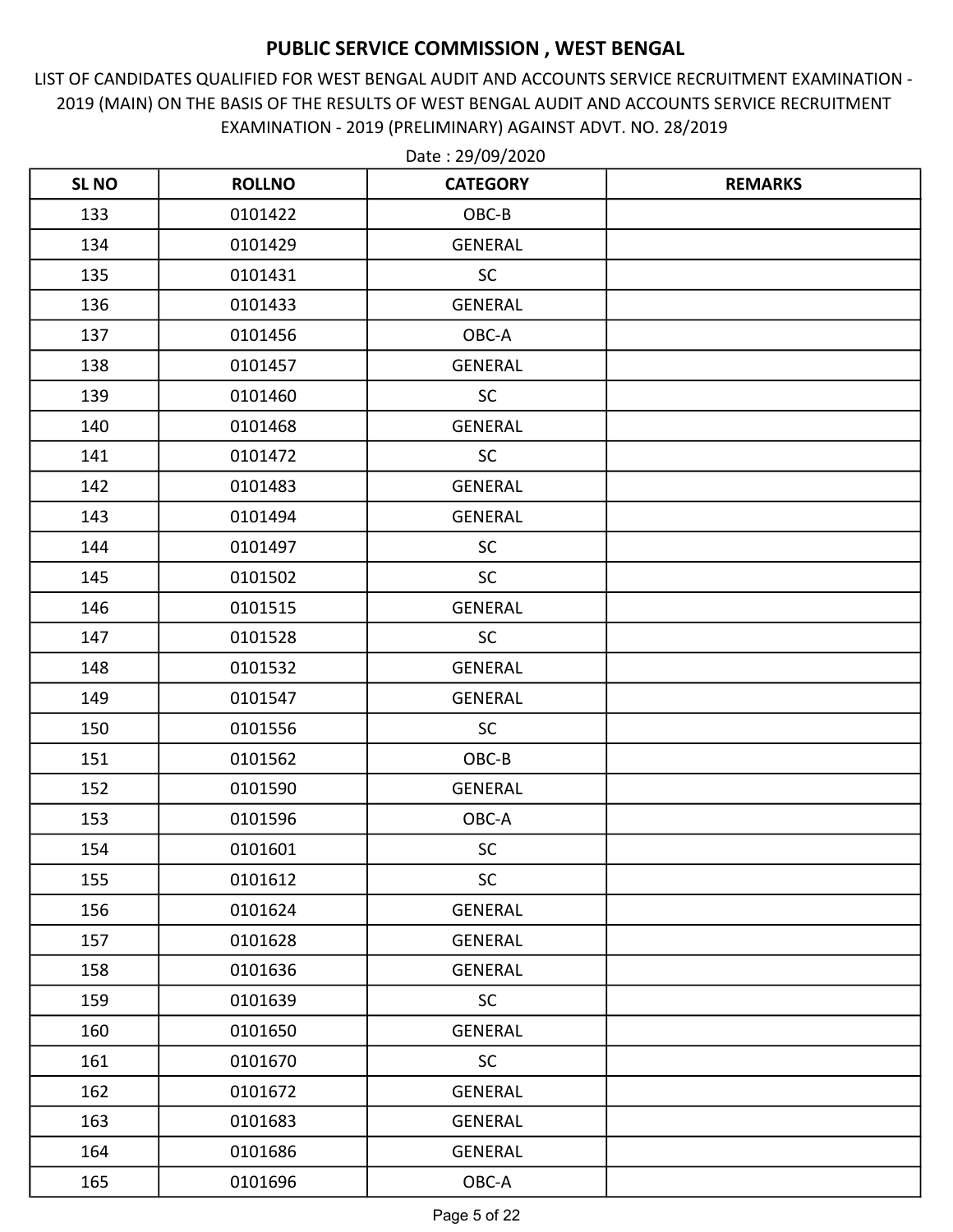LIST OF CANDIDATES QUALIFIED FOR WEST BENGAL AUDIT AND ACCOUNTS SERVICE RECRUITMENT EXAMINATION - 2019 (MAIN) ON THE BASIS OF THE RESULTS OF WEST BENGAL AUDIT AND ACCOUNTS SERVICE RECRUITMENT EXAMINATION - 2019 (PRELIMINARY) AGAINST ADVT. NO. 28/2019

| <b>SL NO</b> | <b>ROLLNO</b> | <b>CATEGORY</b> | <b>REMARKS</b> |
|--------------|---------------|-----------------|----------------|
| 166          | 0101697       | OBC-B           |                |
| 167          | 0101704       | <b>GENERAL</b>  |                |
| 168          | 0101716       | <b>GENERAL</b>  |                |
| 169          | 0101722       | SC              |                |
| 170          | 0101726       | <b>GENERAL</b>  |                |
| 171          | 0101740       | OBC-A           |                |
| 172          | 0101742       | <b>GENERAL</b>  |                |
| 173          | 0101755       | <b>GENERAL</b>  |                |
| 174          | 0101776       | <b>GENERAL</b>  |                |
| 175          | 0101780       | <b>SC</b>       |                |
| 176          | 0101790       | <b>SC</b>       |                |
| 177          | 0101795       | OBC-A           |                |
| 178          | 0101797       | <b>SC</b>       |                |
| 179          | 0101807       | <b>GENERAL</b>  |                |
| 180          | 0101820       | OBC-A           |                |
| 181          | 0101824       | OBC-A           |                |
| 182          | 0101837       | <b>SC</b>       |                |
| 183          | 0101849       | OBC-A           |                |
| 184          | 0101855       | OBC-A           |                |
| 185          | 0101883       | <b>GENERAL</b>  |                |
| 186          | 0101884       | SC              |                |
| 187          | 0101894       | <b>GENERAL</b>  |                |
| 188          | 0101901       | <b>GENERAL</b>  |                |
| 189          | 0101905       | OBC-B           |                |
| 190          | 0101909       | GENERAL         |                |
| 191          | 0101925       | <b>SC</b>       |                |
| 192          | 0101932       | <b>SC</b>       |                |
| 193          | 0101934       | <b>SC</b>       |                |
| 194          | 0101935       | <b>SC</b>       |                |
| 195          | 0101939       | GENERAL         |                |
| 196          | 0101945       | GENERAL         |                |
| 197          | 0101974       | OBC-A           |                |
| 198          | 0101985       | <b>GENERAL</b>  |                |
| 199          | 0101990       | OBC-A           |                |
| 200          | 0101993       | GENERAL         |                |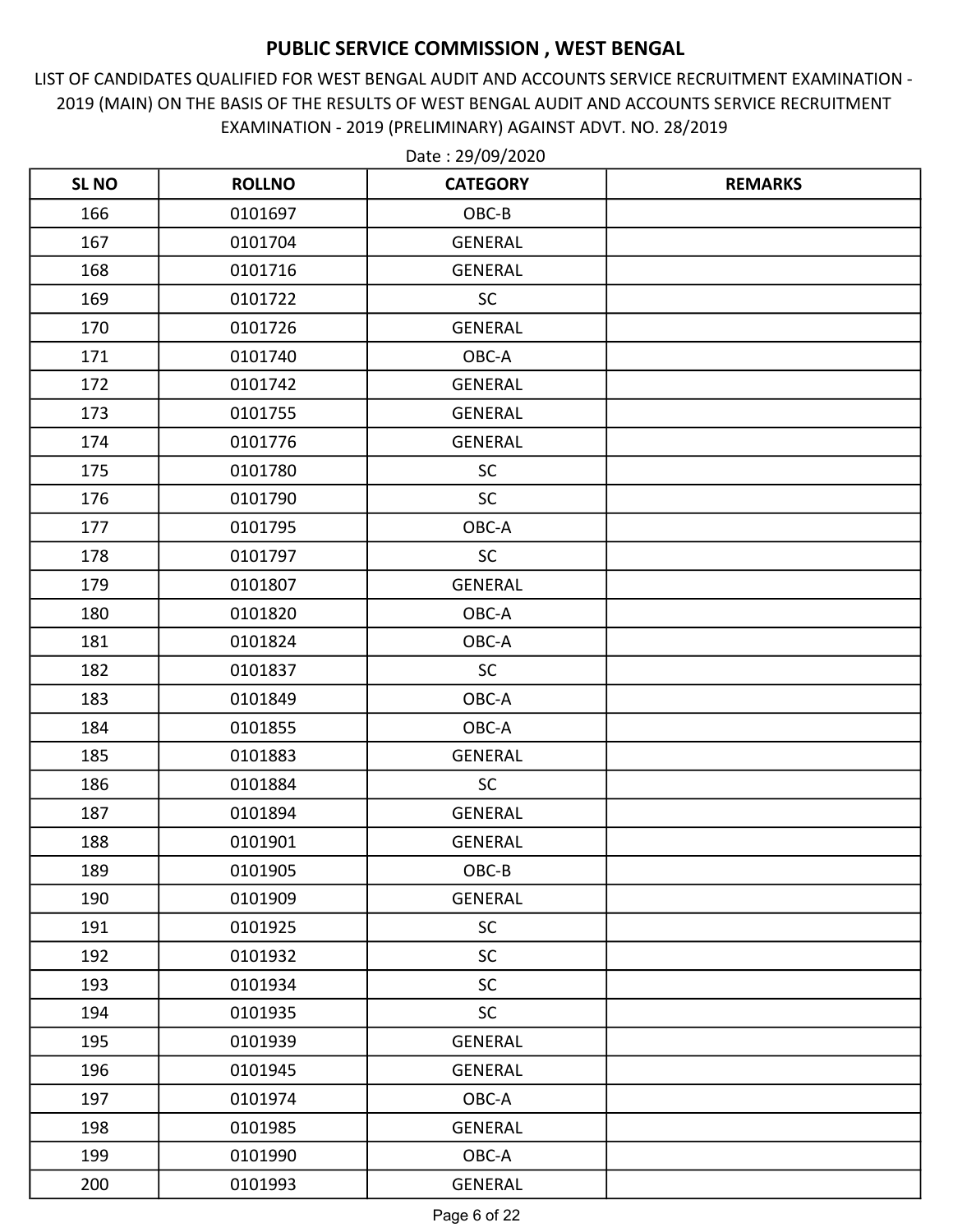LIST OF CANDIDATES QUALIFIED FOR WEST BENGAL AUDIT AND ACCOUNTS SERVICE RECRUITMENT EXAMINATION - 2019 (MAIN) ON THE BASIS OF THE RESULTS OF WEST BENGAL AUDIT AND ACCOUNTS SERVICE RECRUITMENT EXAMINATION - 2019 (PRELIMINARY) AGAINST ADVT. NO. 28/2019

| <b>SL NO</b> | <b>ROLLNO</b> | <b>CATEGORY</b> | <b>REMARKS</b> |
|--------------|---------------|-----------------|----------------|
| 201          | 0101999       | <b>GENERAL</b>  |                |
| 202          | 0102009       | <b>GENERAL</b>  |                |
| 203          | 0102019       | <b>GENERAL</b>  |                |
| 204          | 0102027       | <b>GENERAL</b>  |                |
| 205          | 0102054       | <b>GENERAL</b>  |                |
| 206          | 0102055       | OBC-B           |                |
| 207          | 0102064       | <b>GENERAL</b>  |                |
| 208          | 0102069       | <b>GENERAL</b>  |                |
| 209          | 0102079       | <b>GENERAL</b>  |                |
| 210          | 0102087       | OBC-B           |                |
| 211          | 0102098       | OBC-B           |                |
| 212          | 0102114       | <b>SC</b>       |                |
| 213          | 0102127       | OBC-A           |                |
| 214          | 0102129       | SC              |                |
| 215          | 0102138       | <b>GENERAL</b>  |                |
| 216          | 0102148       | OBC-A           |                |
| 217          | 0102155       | OBC-B           |                |
| 218          | 0102158       | <b>ST</b>       |                |
| 219          | 0102164       | SC              |                |
| 220          | 0102168       | <b>GENERAL</b>  |                |
| 221          | 0102169       | <b>SC</b>       |                |
| 222          | 0102176       | <b>GENERAL</b>  |                |
| 223          | 0102177       | <b>GENERAL</b>  |                |
| 224          | 0102184       | SC              |                |
| 225          | 0102188       | <b>SC</b>       |                |
| 226          | 0102189       | GENERAL         |                |
| 227          | 0102200       | OBC-B           |                |
| 228          | 0102227       | <b>SC</b>       |                |
| 229          | 0102239       | GENERAL         |                |
| 230          | 0102261       | GENERAL         |                |
| 231          | 0102263       | GENERAL         |                |
| 232          | 0102269       | <b>SC</b>       |                |
| 233          | 0102276       | SC              |                |
| 234          | 0102284       | $OBC-B$         |                |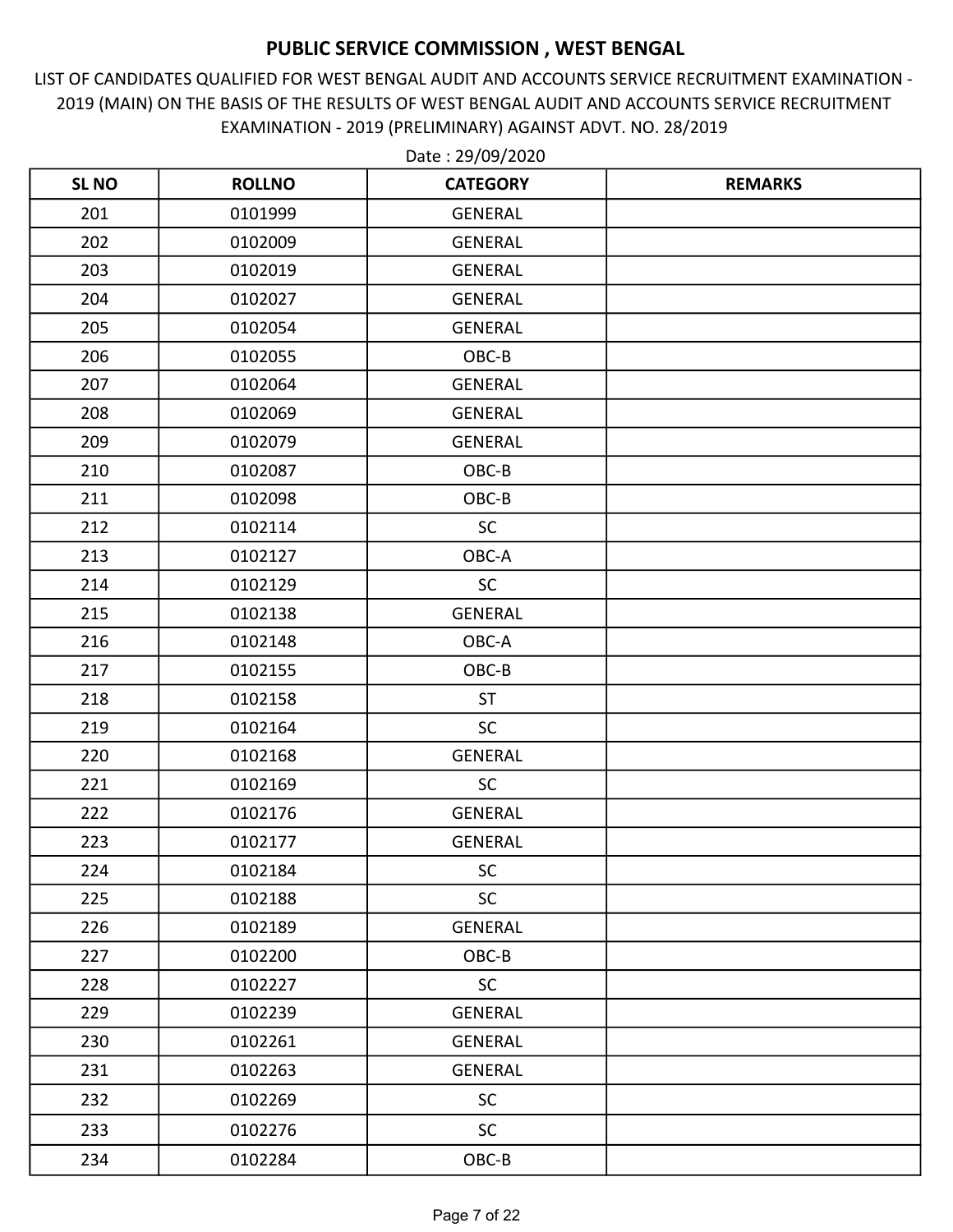LIST OF CANDIDATES QUALIFIED FOR WEST BENGAL AUDIT AND ACCOUNTS SERVICE RECRUITMENT EXAMINATION - 2019 (MAIN) ON THE BASIS OF THE RESULTS OF WEST BENGAL AUDIT AND ACCOUNTS SERVICE RECRUITMENT EXAMINATION - 2019 (PRELIMINARY) AGAINST ADVT. NO. 28/2019

| <b>SL NO</b> | <b>ROLLNO</b> | <b>CATEGORY</b> | <b>REMARKS</b> |
|--------------|---------------|-----------------|----------------|
| 235          | 0102292       | <b>GENERAL</b>  |                |
| 236          | 0102336       | <b>SC</b>       |                |
| 237          | 0102345       | <b>ST</b>       |                |
| 238          | 0102355       | <b>GENERAL</b>  |                |
| 239          | 0102376       | OBC-A           |                |
| 240          | 0102377       | <b>GENERAL</b>  |                |
| 241          | 0102383       | <b>SC</b>       |                |
| 242          | 0102386       | <b>SC</b>       |                |
| 243          | 0102401       | <b>ST</b>       |                |
| 244          | 0102406       | SC              |                |
| 245          | 0102409       | <b>GENERAL</b>  |                |
| 246          | 0102422       | <b>GENERAL</b>  |                |
| 247          | 0102436       | OBC-A           |                |
| 248          | 0102443       | SC              |                |
| 249          | 0102478       | <b>SC</b>       |                |
| 250          | 0102496       | SC              |                |
| 251          | 0102518       | SC              |                |
| 252          | 0102546       | <b>SC</b>       |                |
| 253          | 0102556       | OBC-A           |                |
| 254          | 0102575       | OBC-A           |                |
| 255          | 0102576       | $\sf SC$        |                |
| 256          | 0102601       | <b>GENERAL</b>  |                |
| 257          | 0102634       | OBC-B           |                |
| 258          | 0102640       | <b>SC</b>       |                |
| 259          | 0102645       | OBC-B           |                |
| 260          | 0102652       | <b>GENERAL</b>  |                |
| 261          | 0102653       | <b>GENERAL</b>  |                |
| 262          | 0102654       | <b>ST</b>       |                |
| 263          | 0102660       | GENERAL         |                |
| 264          | 0102678       | <b>GENERAL</b>  |                |
| 265          | 0102684       | SC              |                |
| 266          | 0102690       | <b>SC</b>       |                |
| 267          | 0102694       | $OBC-B$         |                |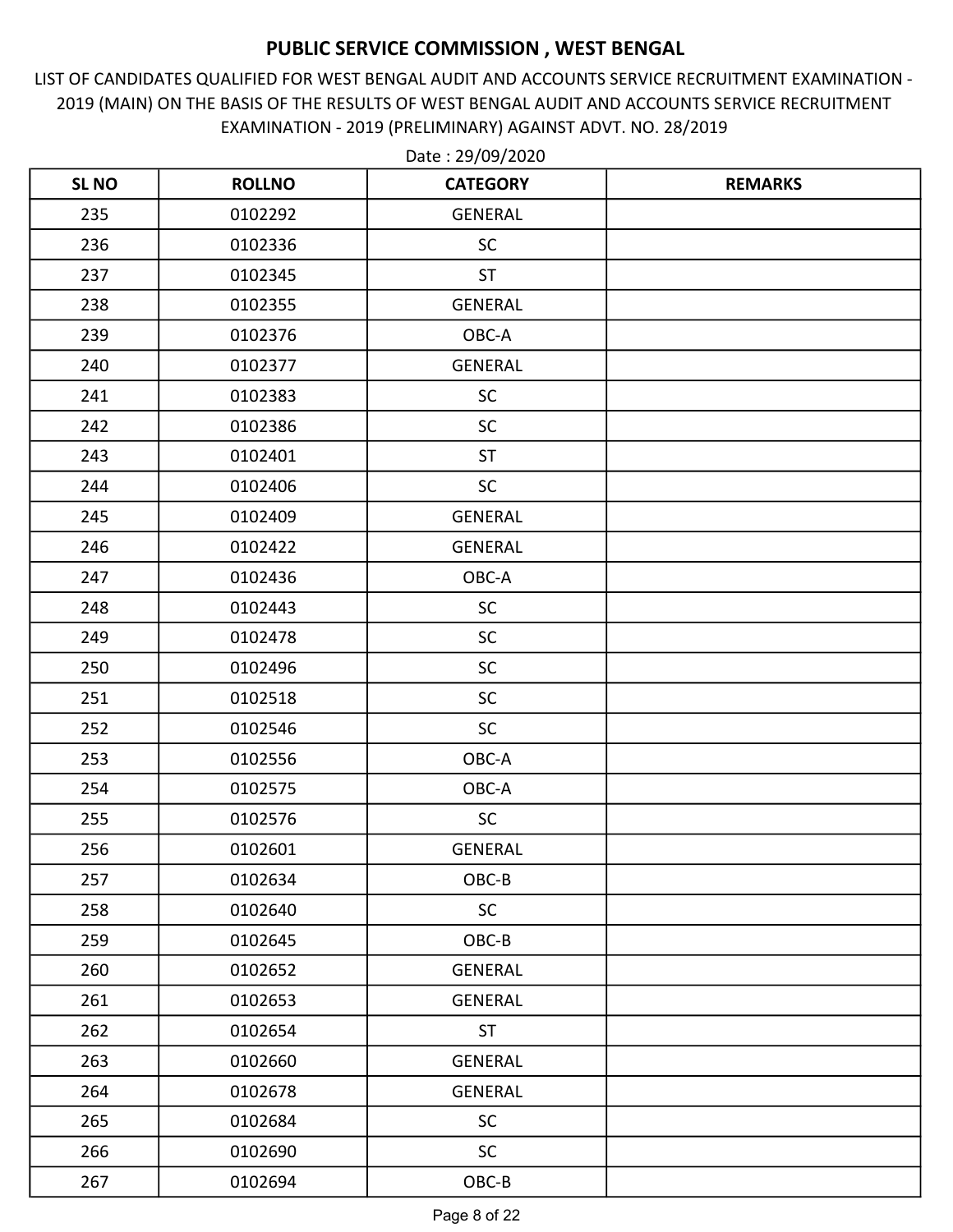LIST OF CANDIDATES QUALIFIED FOR WEST BENGAL AUDIT AND ACCOUNTS SERVICE RECRUITMENT EXAMINATION - 2019 (MAIN) ON THE BASIS OF THE RESULTS OF WEST BENGAL AUDIT AND ACCOUNTS SERVICE RECRUITMENT EXAMINATION - 2019 (PRELIMINARY) AGAINST ADVT. NO. 28/2019

| <b>SL NO</b> | <b>ROLLNO</b> | <b>CATEGORY</b> | <b>REMARKS</b> |
|--------------|---------------|-----------------|----------------|
| 268          | 0102708       | OBC-A           |                |
| 269          | 0102713       | <b>GENERAL</b>  |                |
| 270          | 0102726       | <b>GENERAL</b>  |                |
| 271          | 0102727       | OBC-A           |                |
| 272          | 0102728       | <b>SC</b>       |                |
| 273          | 0102729       | OBC-B           |                |
| 274          | 0102733       | OBC-A           |                |
| 275          | 0102735       | OBC-A           |                |
| 276          | 0102742       | <b>GENERAL</b>  |                |
| 277          | 0102754       | <b>GENERAL</b>  |                |
| 278          | 0102760       | <b>SC</b>       |                |
| 279          | 0102773       | <b>SC</b>       |                |
| 280          | 0102780       | OBC-A           |                |
| 281          | 0102811       | SC              |                |
| 282          | 0102824       | <b>GENERAL</b>  |                |
| 283          | 0102826       | OBC-B           |                |
| 284          | 0102835       | OBC-B           |                |
| 285          | 0102853       | <b>GENERAL</b>  |                |
| 286          | 0102865       | <b>SC</b>       |                |
| 287          | 0102874       | <b>GENERAL</b>  |                |
| 288          | 0102880       | <b>GENERAL</b>  |                |
| 289          | 0102884       | OBC-A           |                |
| 290          | 0102915       | <b>GENERAL</b>  |                |
| 291          | 0102917       | <b>ST</b>       |                |
| 292          | 0102921       | <b>GENERAL</b>  |                |
| 293          | 0102923       | SC              |                |
| 294          | 0102940       | <b>SC</b>       |                |
| 295          | 0102973       | <b>SC</b>       |                |
| 296          | 0102978       | <b>ST</b>       |                |
| 297          | 0102993       | OBC-B           |                |
| 298          | 0103004       | $OBC-B$         |                |
| 299          | 0103025       | GENERAL         |                |
| 300          | 0103032       | GENERAL         |                |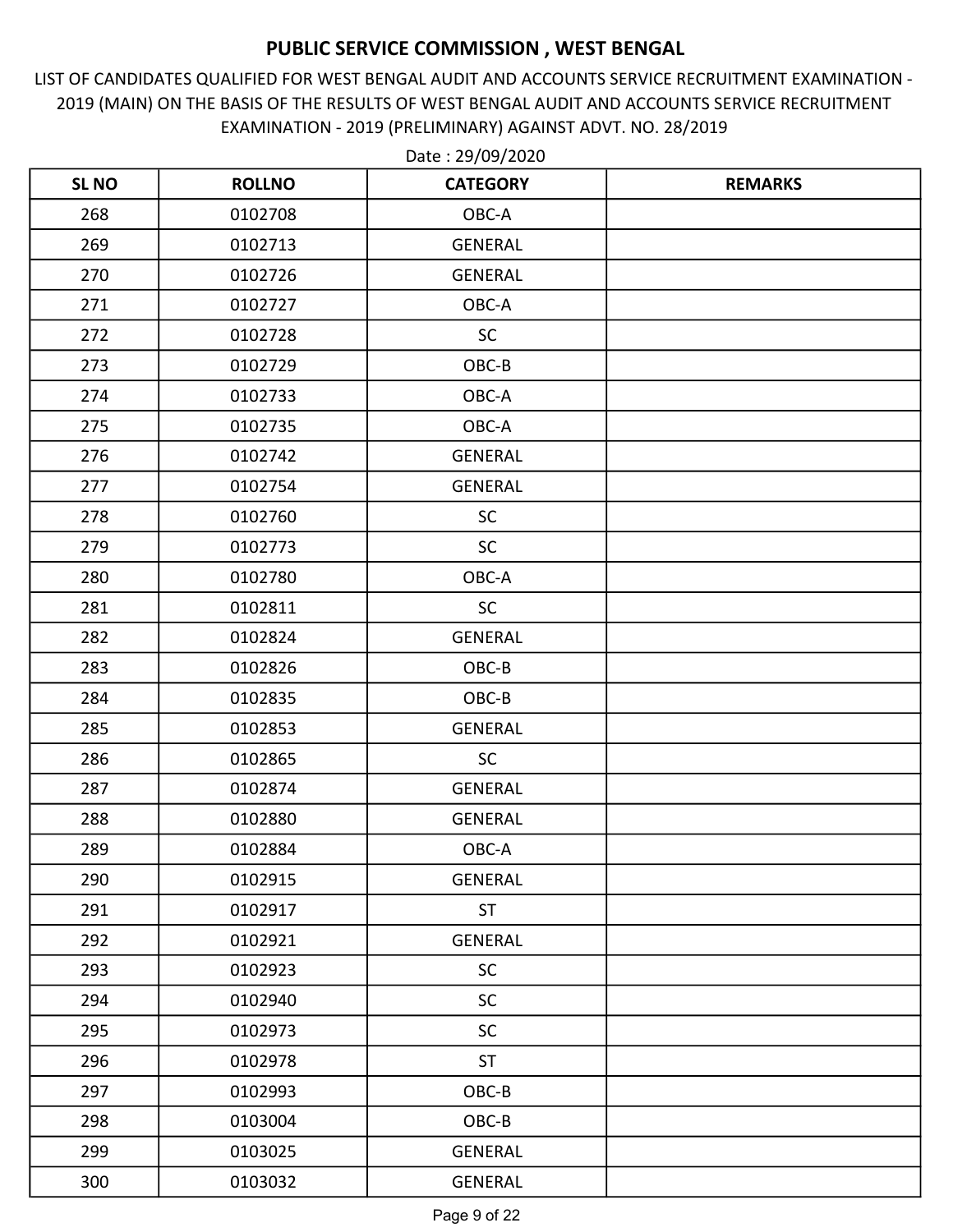LIST OF CANDIDATES QUALIFIED FOR WEST BENGAL AUDIT AND ACCOUNTS SERVICE RECRUITMENT EXAMINATION - 2019 (MAIN) ON THE BASIS OF THE RESULTS OF WEST BENGAL AUDIT AND ACCOUNTS SERVICE RECRUITMENT EXAMINATION - 2019 (PRELIMINARY) AGAINST ADVT. NO. 28/2019

| <b>SL NO</b> | <b>ROLLNO</b> | <b>CATEGORY</b> | <b>REMARKS</b> |
|--------------|---------------|-----------------|----------------|
| 301          | 0103055       | <b>GENERAL</b>  |                |
| 302          | 0103058       | <b>GENERAL</b>  |                |
| 303          | 0103062       | <b>SC</b>       |                |
| 304          | 0103074       | OBC-B           |                |
| 305          | 0103086       | <b>GENERAL</b>  |                |
| 306          | 0103089       | OBC-B           |                |
| 307          | 0103090       | <b>GENERAL</b>  |                |
| 308          | 0103094       | OBC-A           |                |
| 309          | 0103104       | SC              |                |
| 310          | 0103121       | SC              |                |
| 311          | 0103136       | <b>GENERAL</b>  |                |
| 312          | 0103151       | <b>GENERAL</b>  |                |
| 313          | 0103187       | <b>SC</b>       |                |
| 314          | 0103205       | SC              |                |
| 315          | 0103219       | <b>GENERAL</b>  |                |
| 316          | 0103245       | <b>GENERAL</b>  |                |
| 317          | 0103297       | OBC-A           |                |
| 318          | 0103333       | <b>GENERAL</b>  |                |
| 319          | 0103340       | <b>GENERAL</b>  |                |
| 320          | 0103346       | <b>GENERAL</b>  |                |
| 321          | 0103350       | <b>GENERAL</b>  |                |
| 322          | 0103354       | <b>GENERAL</b>  |                |
| 323          | 0103366       | <b>GENERAL</b>  |                |
| 324          | 0103375       | <b>SC</b>       |                |
| 325          | 0103396       | OBC-A           |                |
| 326          | 0103404       | OBC-B           |                |
| 327          | 0103412       | OBC-A           |                |
| 328          | 0103416       | <b>SC</b>       |                |
| 329          | 0103417       | GENERAL         |                |
| 330          | 0103436       | <b>GENERAL</b>  |                |
| 331          | 0103437       | OBC-A           |                |
| 332          | 0103441       | OBC-A           |                |
| 333          | 0103448       | GENERAL         |                |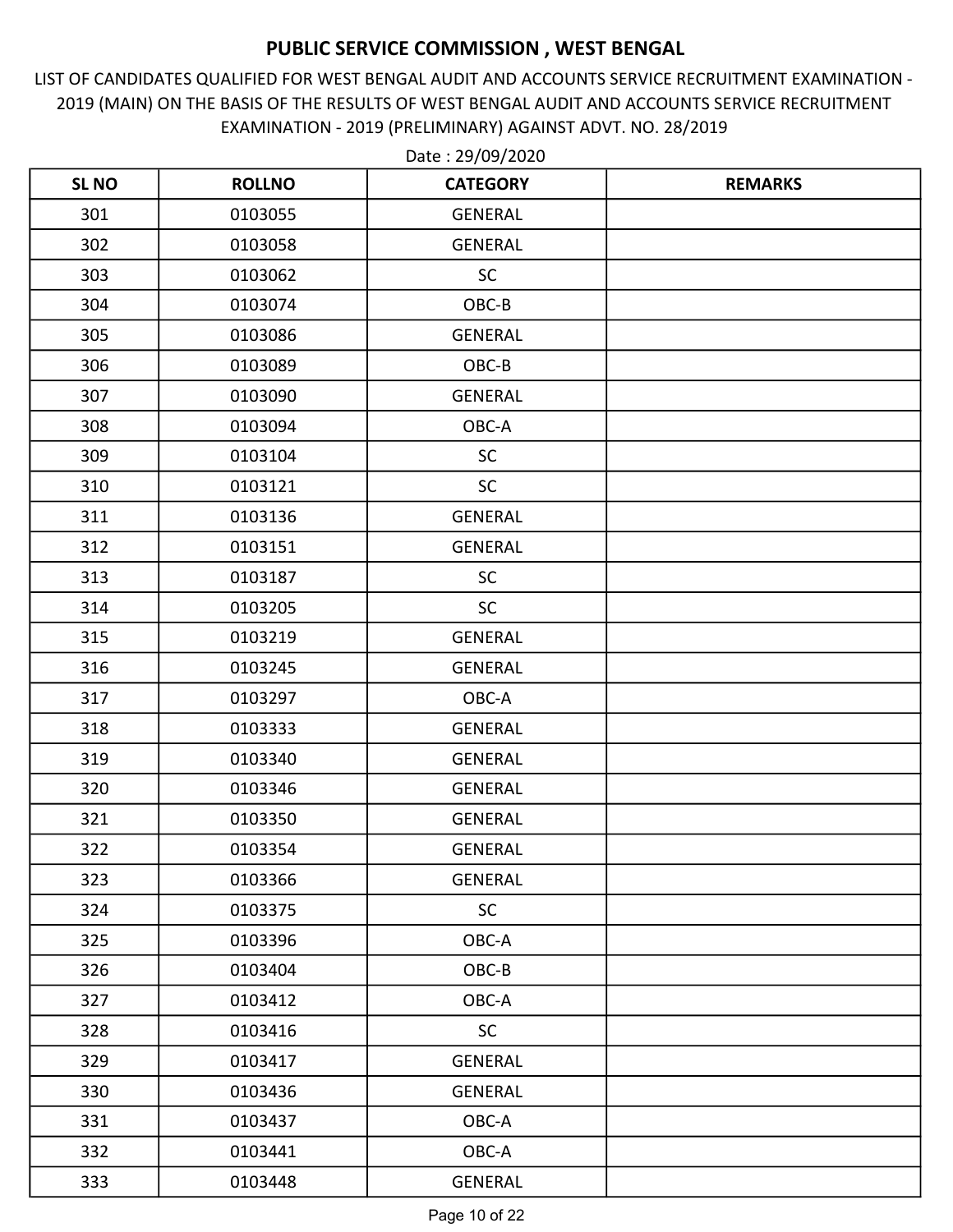LIST OF CANDIDATES QUALIFIED FOR WEST BENGAL AUDIT AND ACCOUNTS SERVICE RECRUITMENT EXAMINATION - 2019 (MAIN) ON THE BASIS OF THE RESULTS OF WEST BENGAL AUDIT AND ACCOUNTS SERVICE RECRUITMENT EXAMINATION - 2019 (PRELIMINARY) AGAINST ADVT. NO. 28/2019

| <b>SL NO</b> | <b>ROLLNO</b> | <b>CATEGORY</b> | <b>REMARKS</b> |
|--------------|---------------|-----------------|----------------|
| 334          | 0103449       | <b>GENERAL</b>  |                |
| 335          | 0103451       | <b>GENERAL</b>  |                |
| 336          | 0103493       | <b>GENERAL</b>  |                |
| 337          | 0103506       | <b>GENERAL</b>  |                |
| 338          | 0103510       | <b>SC</b>       |                |
| 339          | 0103515       | <b>GENERAL</b>  |                |
| 340          | 0103519       | <b>SC</b>       |                |
| 341          | 0103528       | <b>GENERAL</b>  |                |
| 342          | 0103535       | OBC-B           |                |
| 343          | 0103539       | <b>GENERAL</b>  |                |
| 344          | 0103542       | <b>SC</b>       |                |
| 345          | 0103550       | <b>GENERAL</b>  |                |
| 346          | 0103556       | <b>SC</b>       |                |
| 347          | 0103557       | SC              |                |
| 348          | 0103558       | <b>SC</b>       |                |
| 349          | 0103580       | OBC-A           |                |
| 350          | 0103582       | OBC-B           |                |
| 351          | 0103607       | <b>SC</b>       |                |
| 352          | 0103614       | OBC-A           |                |
| 353          | 0103615       | OBC-B           |                |
| 354          | 0103616       | <b>GENERAL</b>  |                |
| 355          | 0103619       | <b>GENERAL</b>  |                |
| 356          | 0103649       | <b>GENERAL</b>  |                |
| 357          | 0103653       | <b>GENERAL</b>  |                |
| 358          | 0103660       | OBC-A           |                |
| 359          | 0103666       | GENERAL         |                |
| 360          | 0103669       | <b>GENERAL</b>  |                |
| 361          | 0103677       | <b>SC</b>       |                |
| 362          | 0103698       | GENERAL         |                |
| 363          | 0103704       | <b>GENERAL</b>  |                |
| 364          | 0103713       | SC              |                |
| 365          | 0103727       | GENERAL         |                |
| 366          | 0103732       | $\sf SC$        |                |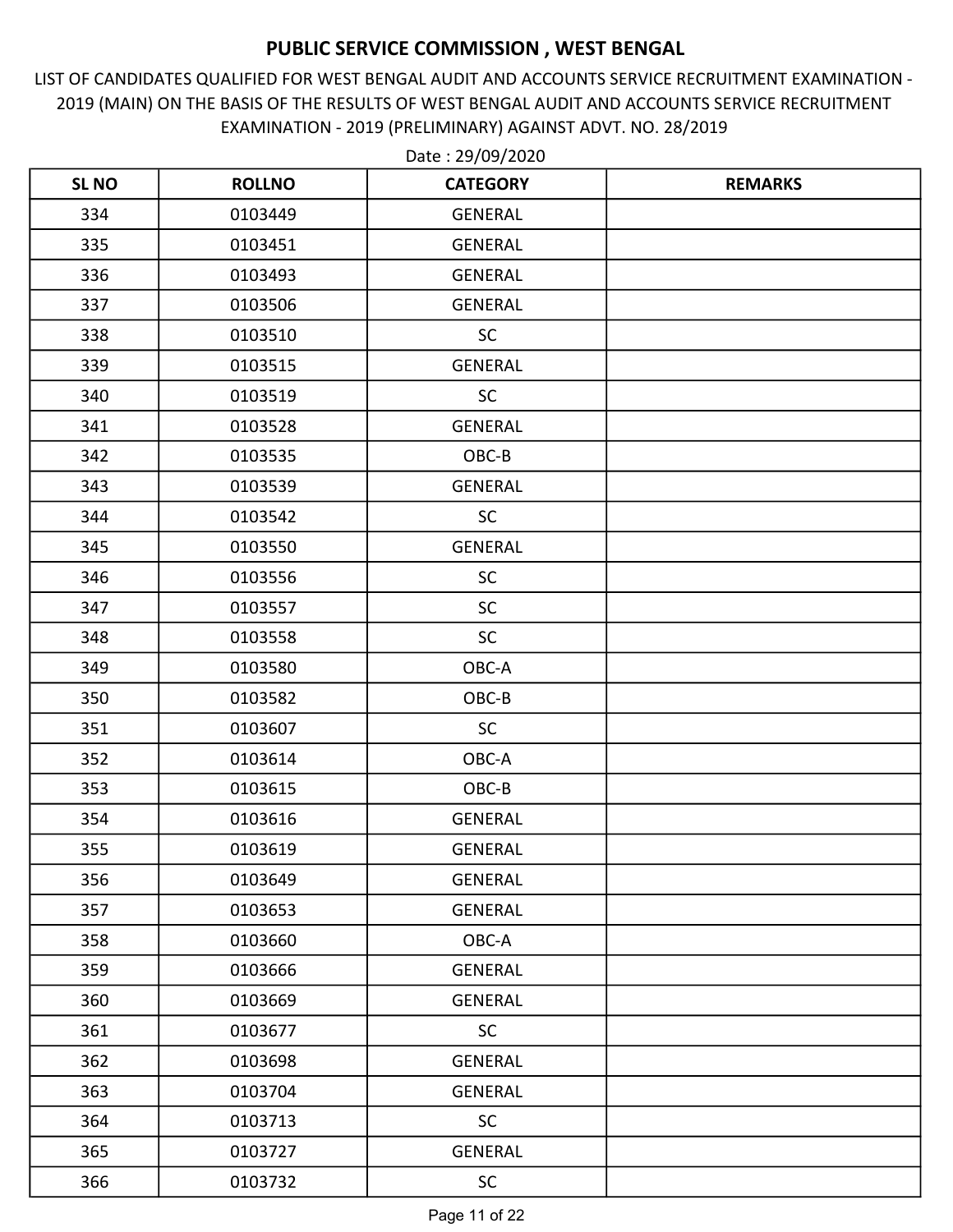LIST OF CANDIDATES QUALIFIED FOR WEST BENGAL AUDIT AND ACCOUNTS SERVICE RECRUITMENT EXAMINATION - 2019 (MAIN) ON THE BASIS OF THE RESULTS OF WEST BENGAL AUDIT AND ACCOUNTS SERVICE RECRUITMENT EXAMINATION - 2019 (PRELIMINARY) AGAINST ADVT. NO. 28/2019

| <b>SL NO</b> | <b>ROLLNO</b> | <b>CATEGORY</b> | <b>REMARKS</b> |
|--------------|---------------|-----------------|----------------|
| 367          | 0103749       | <b>SC</b>       |                |
| 368          | 0103766       | <b>GENERAL</b>  |                |
| 369          | 0103770       | <b>SC</b>       |                |
| 370          | 0103774       | OBC-A           |                |
| 371          | 0103785       | <b>GENERAL</b>  |                |
| 372          | 0103786       | <b>GENERAL</b>  |                |
| 373          | 0103801       | <b>GENERAL</b>  |                |
| 374          | 0103806       | <b>GENERAL</b>  |                |
| 375          | 0103808       | <b>SC</b>       |                |
| 376          | 0103814       | OBC-A           |                |
| 377          | 0103827       | <b>SC</b>       |                |
| 378          | 0103846       | <b>SC</b>       |                |
| 379          | 0103866       | <b>GENERAL</b>  |                |
| 380          | 0103869       | <b>ST</b>       |                |
| 381          | 0103870       | <b>SC</b>       |                |
| 382          | 0103880       | <b>GENERAL</b>  |                |
| 383          | 0103881       | <b>GENERAL</b>  |                |
| 384          | 0103884       | <b>GENERAL</b>  |                |
| 385          | 0103886       | OBC-B           |                |
| 386          | 0103895       | <b>GENERAL</b>  |                |
| 387          | 0103899       | <b>SC</b>       |                |
| 388          | 0103901       | OBC-B           |                |
| 389          | 0103903       | SC              |                |
| 390          | 0103917       | <b>SC</b>       |                |
| 391          | 0103934       | OBC-B           |                |
| 392          | 0103941       | <b>GENERAL</b>  |                |
| 393          | 0103942       | OBC-A           |                |
| 394          | 0103946       | <b>SC</b>       |                |
| 395          | 0103968       | <b>SC</b>       |                |
| 396          | 0103982       | OBC-A           |                |
| 397          | 0103983       | <b>GENERAL</b>  |                |
| 398          | 0103991       | <b>SC</b>       |                |
| 399          | 0103993       | GENERAL         |                |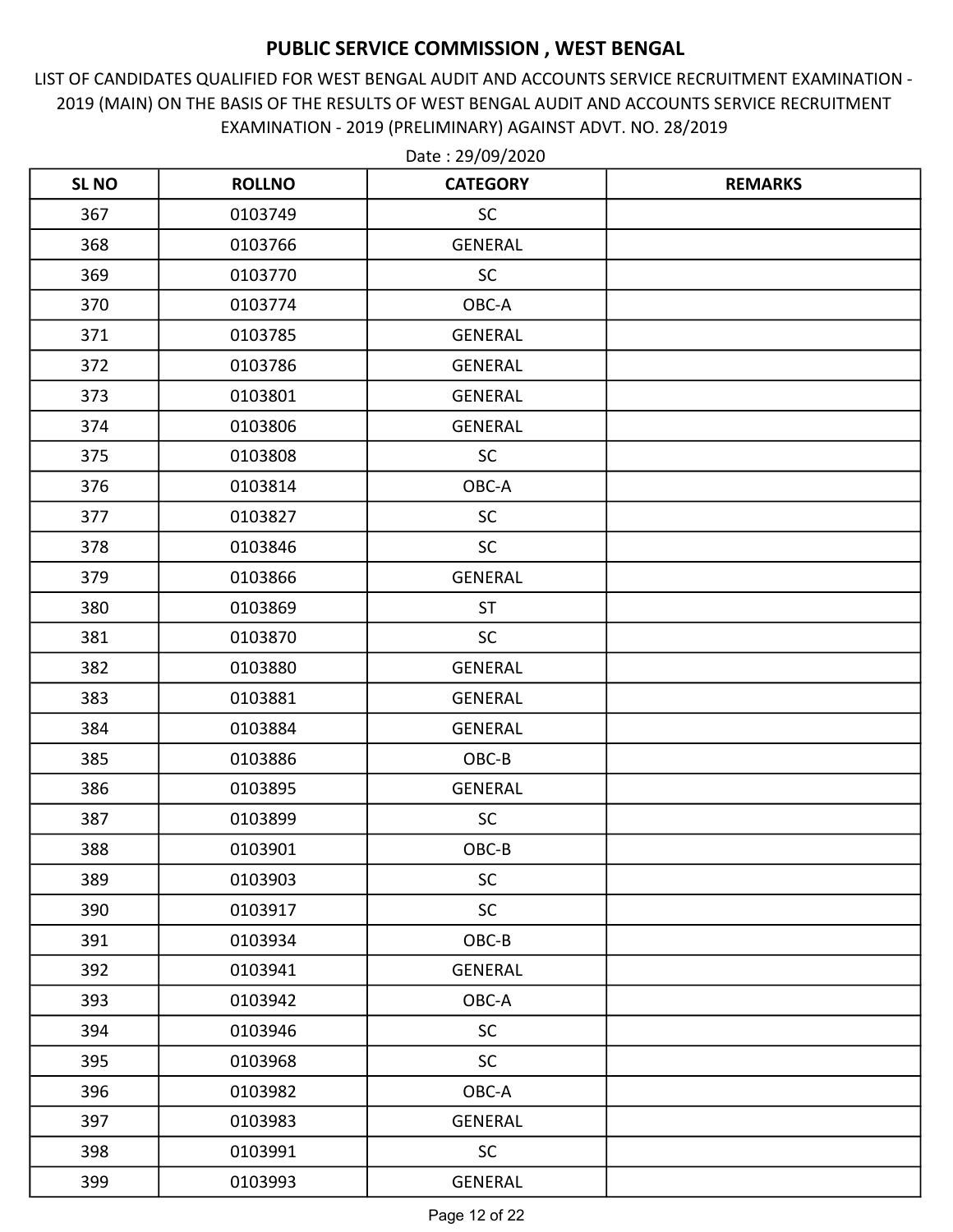LIST OF CANDIDATES QUALIFIED FOR WEST BENGAL AUDIT AND ACCOUNTS SERVICE RECRUITMENT EXAMINATION - 2019 (MAIN) ON THE BASIS OF THE RESULTS OF WEST BENGAL AUDIT AND ACCOUNTS SERVICE RECRUITMENT EXAMINATION - 2019 (PRELIMINARY) AGAINST ADVT. NO. 28/2019

| <b>SL NO</b> | <b>ROLLNO</b> | <b>CATEGORY</b> | <b>REMARKS</b> |
|--------------|---------------|-----------------|----------------|
| 400          | 0103998       | <b>GENERAL</b>  |                |
| 401          | 0104008       | <b>GENERAL</b>  |                |
| 402          | 0104016       | <b>ST</b>       |                |
| 403          | 0104032       | <b>GENERAL</b>  |                |
| 404          | 0104038       | <b>GENERAL</b>  |                |
| 405          | 0104054       | <b>GENERAL</b>  |                |
| 406          | 0104055       | OBC-B           |                |
| 407          | 0104060       | OBC-B           |                |
| 408          | 0104116       | SC              |                |
| 409          | 0104118       | OBC-A           |                |
| 410          | 0104126       | <b>SC</b>       |                |
| 411          | 0104149       | <b>SC</b>       |                |
| 412          | 0104154       | <b>GENERAL</b>  |                |
| 413          | 0104156       | SC              |                |
| 414          | 0104174       | OBC-B           |                |
| 415          | 0104189       | OBC-B           |                |
| 416          | 0104195       | <b>GENERAL</b>  |                |
| 417          | 0104197       | OBC-A           |                |
| 418          | 0104203       | OBC-A           |                |
| 419          | 0104204       | <b>SC</b>       |                |
| 420          | 0104211       | <b>ST</b>       |                |
| 421          | 0104214       | <b>GENERAL</b>  |                |
| 422          | 0104223       | <b>SC</b>       |                |
| 423          | 0104243       | OBC-A           |                |
| 424          | 0104253       | OBC-A           |                |
| 425          | 0104274       | GENERAL         |                |
| 426          | 0104304       | <b>GENERAL</b>  |                |
| 427          | 0104306       | GENERAL         |                |
| 428          | 0104312       | GENERAL         |                |
| 429          | 0104343       | <b>ST</b>       |                |
| 430          | 0104359       | OBC-A           |                |
| 431          | 0104360       | OBC-A           |                |
| 432          | 0104362       | GENERAL         |                |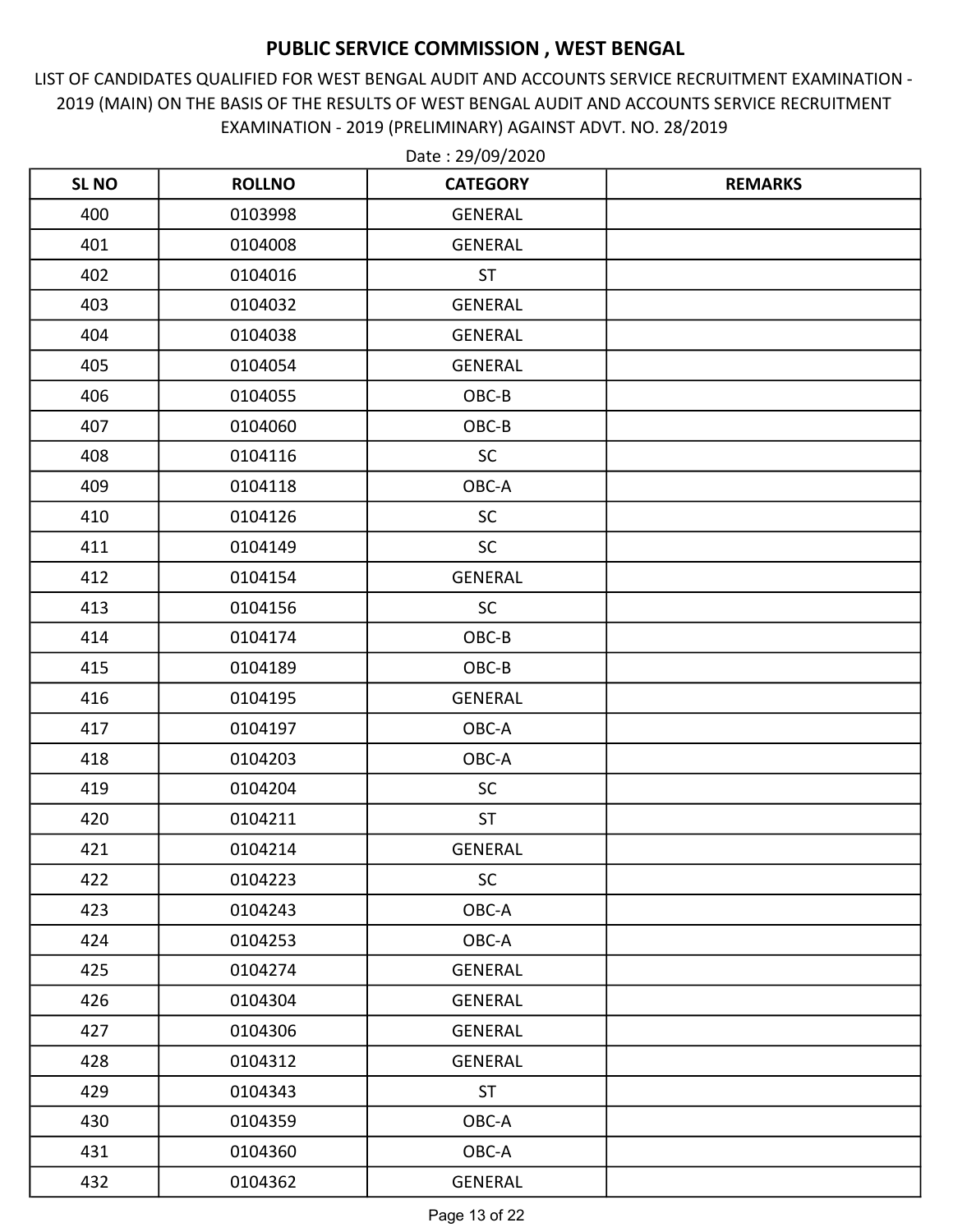LIST OF CANDIDATES QUALIFIED FOR WEST BENGAL AUDIT AND ACCOUNTS SERVICE RECRUITMENT EXAMINATION - 2019 (MAIN) ON THE BASIS OF THE RESULTS OF WEST BENGAL AUDIT AND ACCOUNTS SERVICE RECRUITMENT EXAMINATION - 2019 (PRELIMINARY) AGAINST ADVT. NO. 28/2019

| <b>SL NO</b> | <b>ROLLNO</b> | <b>CATEGORY</b> | <b>REMARKS</b> |
|--------------|---------------|-----------------|----------------|
| 433          | 0104364       | <b>GENERAL</b>  |                |
| 434          | 0104372       | <b>SC</b>       |                |
| 435          | 0104373       | <b>GENERAL</b>  |                |
| 436          | 0104389       | OBC-B           |                |
| 437          | 0104406       | <b>GENERAL</b>  |                |
| 438          | 0104411       | <b>GENERAL</b>  |                |
| 439          | 0104428       | <b>ST</b>       |                |
| 440          | 0104441       | <b>SC</b>       |                |
| 441          | 0104450       | <b>GENERAL</b>  |                |
| 442          | 0104453       | <b>ST</b>       |                |
| 443          | 0104460       | <b>GENERAL</b>  |                |
| 444          | 0104467       | <b>SC</b>       |                |
| 445          | 0104470       | <b>GENERAL</b>  |                |
| 446          | 0104497       | OBC-A           |                |
| 447          | 0104514       | <b>GENERAL</b>  |                |
| 448          | 0104519       | <b>SC</b>       |                |
| 449          | 0104520       | SC              |                |
| 450          | 0104544       | <b>SC</b>       |                |
| 451          | 0104548       | <b>GENERAL</b>  |                |
| 452          | 0104552       | <b>SC</b>       |                |
| 453          | 0104554       | OBC-A           |                |
| 454          | 0104565       | <b>GENERAL</b>  |                |
| 455          | 0104576       | <b>GENERAL</b>  |                |
| 456          | 0104581       | <b>SC</b>       |                |
| 457          | 0104583       | OBC-A           |                |
| 458          | 0104589       | <b>SC</b>       |                |
| 459          | 0104598       | <b>GENERAL</b>  |                |
| 460          | 0104606       | <b>SC</b>       |                |
| 461          | 0104615       | GENERAL         |                |
| 462          | 0104623       | <b>GENERAL</b>  |                |
| 463          | 0104627       | GENERAL         |                |
| 464          | 0104628       | OBC-B           |                |
| 465          | 0104661       | SC              |                |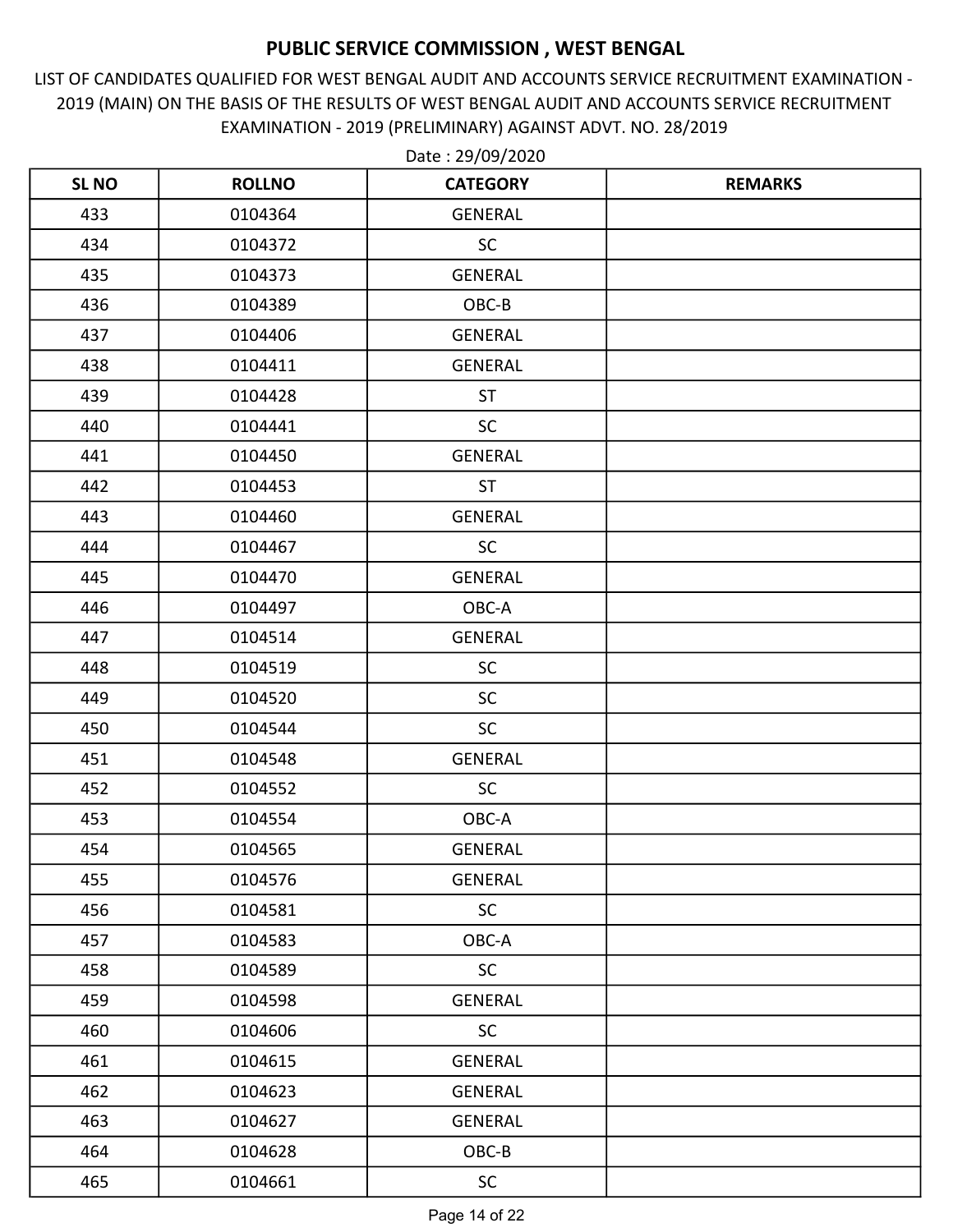LIST OF CANDIDATES QUALIFIED FOR WEST BENGAL AUDIT AND ACCOUNTS SERVICE RECRUITMENT EXAMINATION - 2019 (MAIN) ON THE BASIS OF THE RESULTS OF WEST BENGAL AUDIT AND ACCOUNTS SERVICE RECRUITMENT EXAMINATION - 2019 (PRELIMINARY) AGAINST ADVT. NO. 28/2019

| <b>SL NO</b> | <b>ROLLNO</b> | <b>CATEGORY</b> | <b>REMARKS</b> |
|--------------|---------------|-----------------|----------------|
| 466          | 0104684       | <b>SC</b>       |                |
| 467          | 0104700       | <b>SC</b>       |                |
| 468          | 0104707       | <b>GENERAL</b>  |                |
| 469          | 0104717       | <b>GENERAL</b>  |                |
| 470          | 0104738       | <b>GENERAL</b>  |                |
| 471          | 0104760       | <b>GENERAL</b>  |                |
| 472          | 0104766       | <b>GENERAL</b>  |                |
| 473          | 0104778       | <b>SC</b>       |                |
| 474          | 0104783       | <b>GENERAL</b>  |                |
| 475          | 0104786       | SC              |                |
| 476          | 0104790       | <b>SC</b>       |                |
| 477          | 0104817       | OBC-B           |                |
| 478          | 0104819       | OBC-B           |                |
| 479          | 0104839       | <b>GENERAL</b>  |                |
| 480          | 0104842       | OBC-B           |                |
| 481          | 0104843       | <b>GENERAL</b>  |                |
| 482          | 0104860       | OBC-A           |                |
| 483          | 0104862       | SC              |                |
| 484          | 0104868       | OBC-B           |                |
| 485          | 0104877       | OBC-A           |                |
| 486          | 0104878       | OBC-A           |                |
| 487          | 0104883       | <b>GENERAL</b>  |                |
| 488          | 0104896       | <b>SC</b>       |                |
| 489          | 0104900       | OBC-A           |                |
| 490          | 0104944       | <b>SC</b>       |                |
| 491          | 0104946       | <b>SC</b>       |                |
| 492          | 0104952       | <b>SC</b>       |                |
| 493          | 0104983       | <b>GENERAL</b>  |                |
| 494          | 0104985       | <b>SC</b>       |                |
| 495          | 0104992       | <b>GENERAL</b>  |                |
| 496          | 0104995       | <b>GENERAL</b>  |                |
| 497          | 0105000       | OBC-A           |                |
| 498          | 0105001       | GENERAL         |                |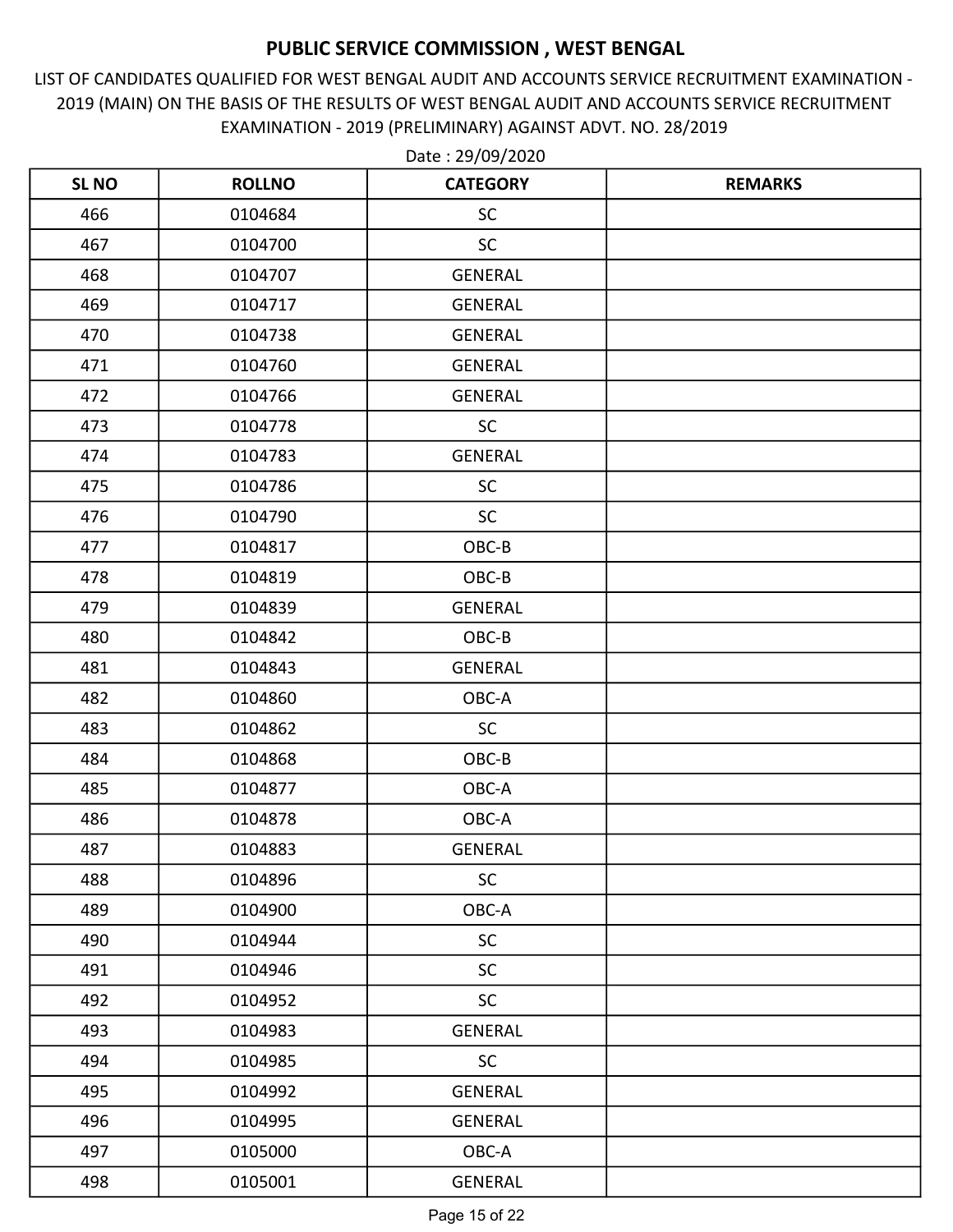LIST OF CANDIDATES QUALIFIED FOR WEST BENGAL AUDIT AND ACCOUNTS SERVICE RECRUITMENT EXAMINATION - 2019 (MAIN) ON THE BASIS OF THE RESULTS OF WEST BENGAL AUDIT AND ACCOUNTS SERVICE RECRUITMENT EXAMINATION - 2019 (PRELIMINARY) AGAINST ADVT. NO. 28/2019

| <b>SL NO</b> | <b>ROLLNO</b> | <b>CATEGORY</b> | <b>REMARKS</b> |
|--------------|---------------|-----------------|----------------|
| 499          | 0105002       | <b>GENERAL</b>  |                |
| 500          | 0105005       | <b>GENERAL</b>  |                |
| 501          | 0105014       | <b>GENERAL</b>  |                |
| 502          | 0105017       | SC              |                |
| 503          | 0105034       | <b>GENERAL</b>  |                |
| 504          | 0105041       | SC              |                |
| 505          | 0105044       | <b>GENERAL</b>  |                |
| 506          | 0105064       | OBC-B           |                |
| 507          | 0105075       | <b>GENERAL</b>  |                |
| 508          | 0105112       | <b>GENERAL</b>  |                |
| 509          | 0105130       | <b>SC</b>       |                |
| 510          | 0105150       | OBC-B           |                |
| 511          | 0105152       | <b>ST</b>       |                |
| 512          | 0105182       | <b>GENERAL</b>  |                |
| 513          | 0105187       | <b>GENERAL</b>  |                |
| 514          | 0105205       | <b>GENERAL</b>  |                |
| 515          | 0105206       | <b>GENERAL</b>  |                |
| 516          | 0105212       | OBC-A           |                |
| 517          | 0105234       | <b>GENERAL</b>  |                |
| 518          | 0105273       | <b>GENERAL</b>  |                |
| 519          | 0105277       | OBC-A           |                |
| 520          | 0105281       | <b>GENERAL</b>  |                |
| 521          | 0105292       | $OBC-B$         |                |
| 522          | 0105303       | <b>GENERAL</b>  |                |
| 523          | 0105309       | GENERAL         |                |
| 524          | 0105310       | GENERAL         |                |
| 525          | 0105320       | OBC-A           |                |
| 526          | 0105328       | OBC-A           |                |
| 527          | 0105346       | GENERAL         |                |
| 528          | 0105376       | OBC-A           |                |
| 529          | 0105380       | OBC-A           |                |
| 530          | 0105383       | GENERAL         |                |
| 531          | 0105387       | SC              |                |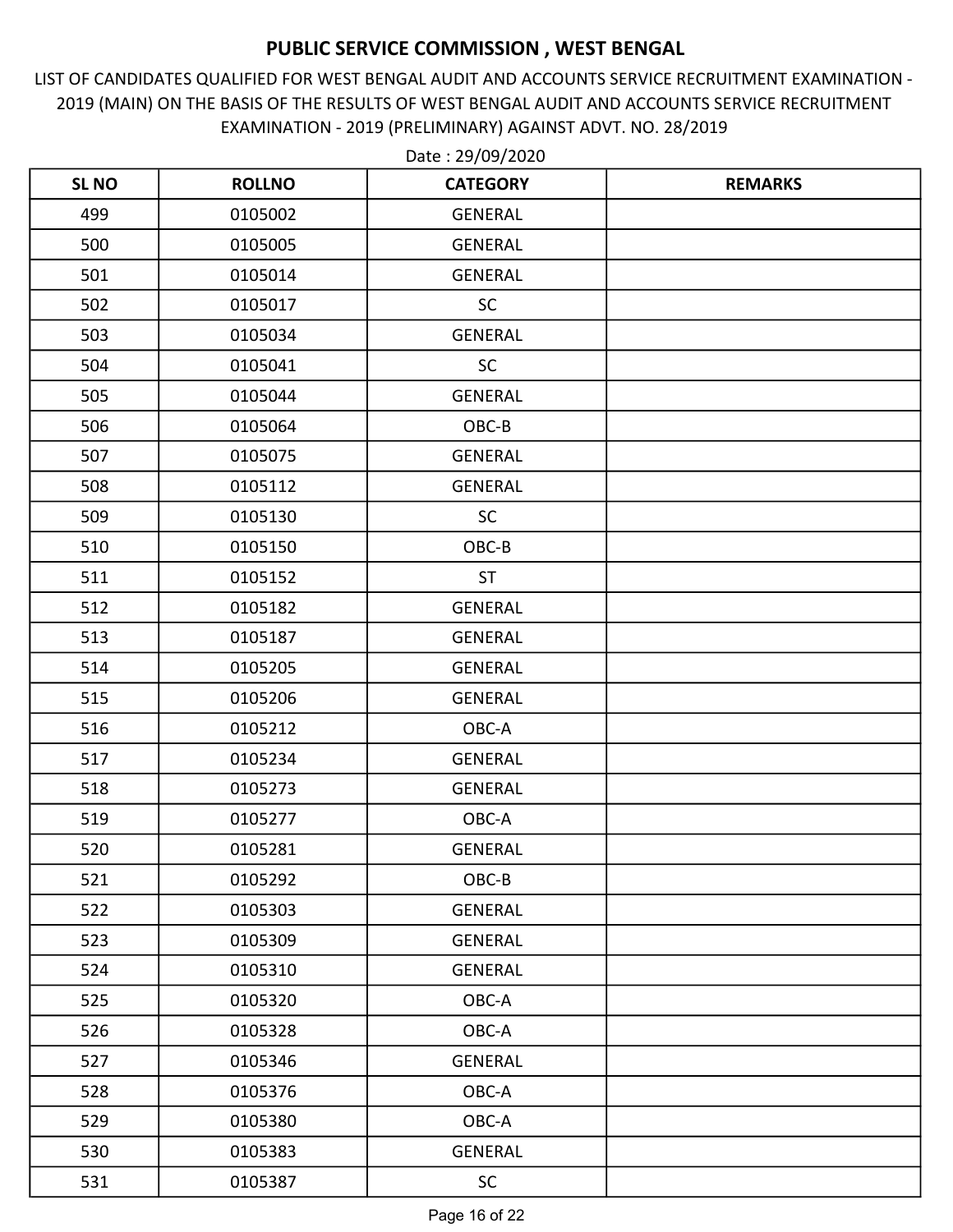LIST OF CANDIDATES QUALIFIED FOR WEST BENGAL AUDIT AND ACCOUNTS SERVICE RECRUITMENT EXAMINATION - 2019 (MAIN) ON THE BASIS OF THE RESULTS OF WEST BENGAL AUDIT AND ACCOUNTS SERVICE RECRUITMENT EXAMINATION - 2019 (PRELIMINARY) AGAINST ADVT. NO. 28/2019

| <b>SL NO</b> | <b>ROLLNO</b> | <b>CATEGORY</b> | <b>REMARKS</b> |
|--------------|---------------|-----------------|----------------|
| 532          | 0105405       | GENERAL         |                |
| 533          | 0105431       | <b>SC</b>       |                |
| 534          | 0105432       | <b>GENERAL</b>  |                |
| 535          | 0105451       | <b>ST</b>       |                |
| 536          | 0105469       | OBC-B           |                |
| 537          | 0105498       | <b>GENERAL</b>  |                |
| 538          | 0105503       | OBC-A           |                |
| 539          | 0105516       | <b>GENERAL</b>  |                |
| 540          | 0105523       | <b>ST</b>       |                |
| 541          | 0105526       | <b>GENERAL</b>  |                |
| 542          | 0105572       | GENERAL         |                |
| 543          | 0105597       | SC              |                |
| 544          | 0105599       | OBC-A           |                |
| 545          | 0105619       | OBC-B           |                |
| 546          | 0105622       | GENERAL         |                |
| 547          | 0105628       | OBC-A           |                |
| 548          | 0105653       | OBC-B           |                |
| 549          | 0105659       | <b>GENERAL</b>  |                |
| 550          | 0105667       | <b>GENERAL</b>  |                |
| 551          | 0105671       | <b>GENERAL</b>  |                |
| 552          | 0105675       | <b>ST</b>       |                |
| 553          | 0105692       | <b>GENERAL</b>  |                |
| 554          | 0105696       | <b>GENERAL</b>  |                |
| 555          | 0105705       | OBC-A           |                |
| 556          | 0105716       | OBC-A           |                |
| 557          | 0105717       | SC              |                |
| 558          | 0105727       | <b>GENERAL</b>  |                |
| 559          | 0105731       | <b>ST</b>       |                |
| 560          | 0105738       | OBC-A           |                |
| 561          | 0105747       | <b>GENERAL</b>  |                |
| 562          | 0105778       | OBC-A           |                |
| 563          | 0105787       | GENERAL         |                |
| 564          | 0105797       | SC              |                |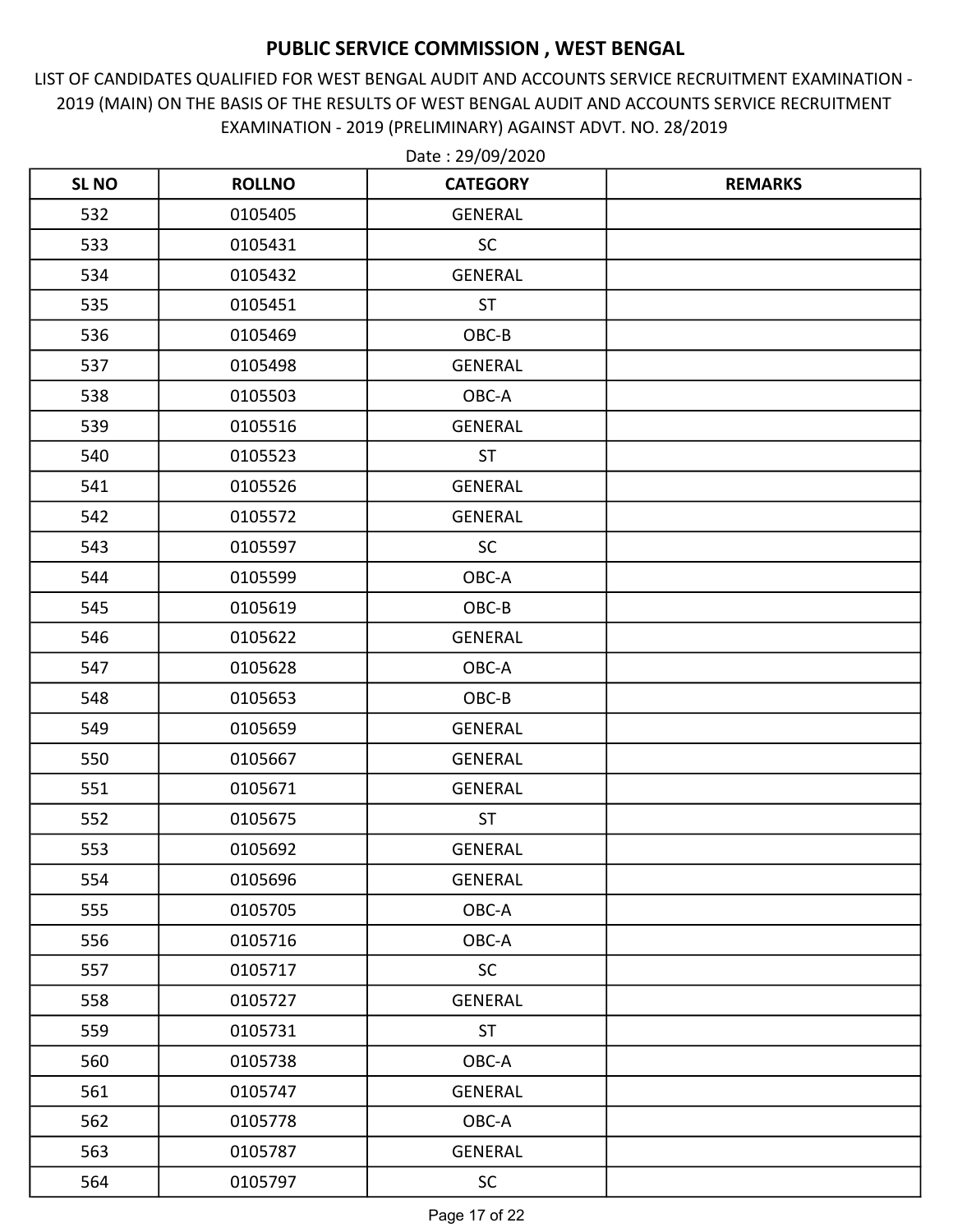LIST OF CANDIDATES QUALIFIED FOR WEST BENGAL AUDIT AND ACCOUNTS SERVICE RECRUITMENT EXAMINATION - 2019 (MAIN) ON THE BASIS OF THE RESULTS OF WEST BENGAL AUDIT AND ACCOUNTS SERVICE RECRUITMENT EXAMINATION - 2019 (PRELIMINARY) AGAINST ADVT. NO. 28/2019

| <b>SL NO</b> | <b>ROLLNO</b> | <b>CATEGORY</b> | <b>REMARKS</b> |
|--------------|---------------|-----------------|----------------|
| 565          | 0105799       | <b>SC</b>       |                |
| 566          | 0105808       | <b>GENERAL</b>  |                |
| 567          | 0105809       | <b>GENERAL</b>  |                |
| 568          | 0105811       | <b>GENERAL</b>  |                |
| 569          | 0105812       | <b>GENERAL</b>  |                |
| 570          | 0105825       | OBC-A           |                |
| 571          | 0105849       | <b>SC</b>       |                |
| 572          | 0105859       | OBC-A           |                |
| 573          | 0105867       | <b>GENERAL</b>  |                |
| 574          | 0105874       | OBC-B           |                |
| 575          | 0105878       | <b>GENERAL</b>  |                |
| 576          | 0105883       | OBC-B           |                |
| 577          | 0105905       | OBC-A           |                |
| 578          | 0105907       | SC              |                |
| 579          | 0105917       | <b>SC</b>       |                |
| 580          | 0105919       | <b>GENERAL</b>  |                |
| 581          | 0105946       | <b>GENERAL</b>  |                |
| 582          | 0105956       | OBC-B           |                |
| 583          | 0105958       | <b>GENERAL</b>  |                |
| 584          | 0105960       | <b>GENERAL</b>  |                |
| 585          | 0105961       | <b>ST</b>       |                |
| 586          | 0105966       | ST              |                |
| 587          | 0105970       | <b>GENERAL</b>  |                |
| 588          | 0105983       | <b>GENERAL</b>  |                |
| 589          | 0105984       | OBC-B           |                |
| 590          | 0106000       | <b>SC</b>       |                |
| 591          | 0106007       | <b>GENERAL</b>  |                |
| 592          | 0106008       | <b>GENERAL</b>  |                |
| 593          | 0106038       | <b>SC</b>       |                |
| 594          | 0106043       | <b>GENERAL</b>  |                |
| 595          | 0106053       | OBC-A           |                |
| 596          | 0106076       | OBC-A           |                |
| 597          | 0106096       | GENERAL         |                |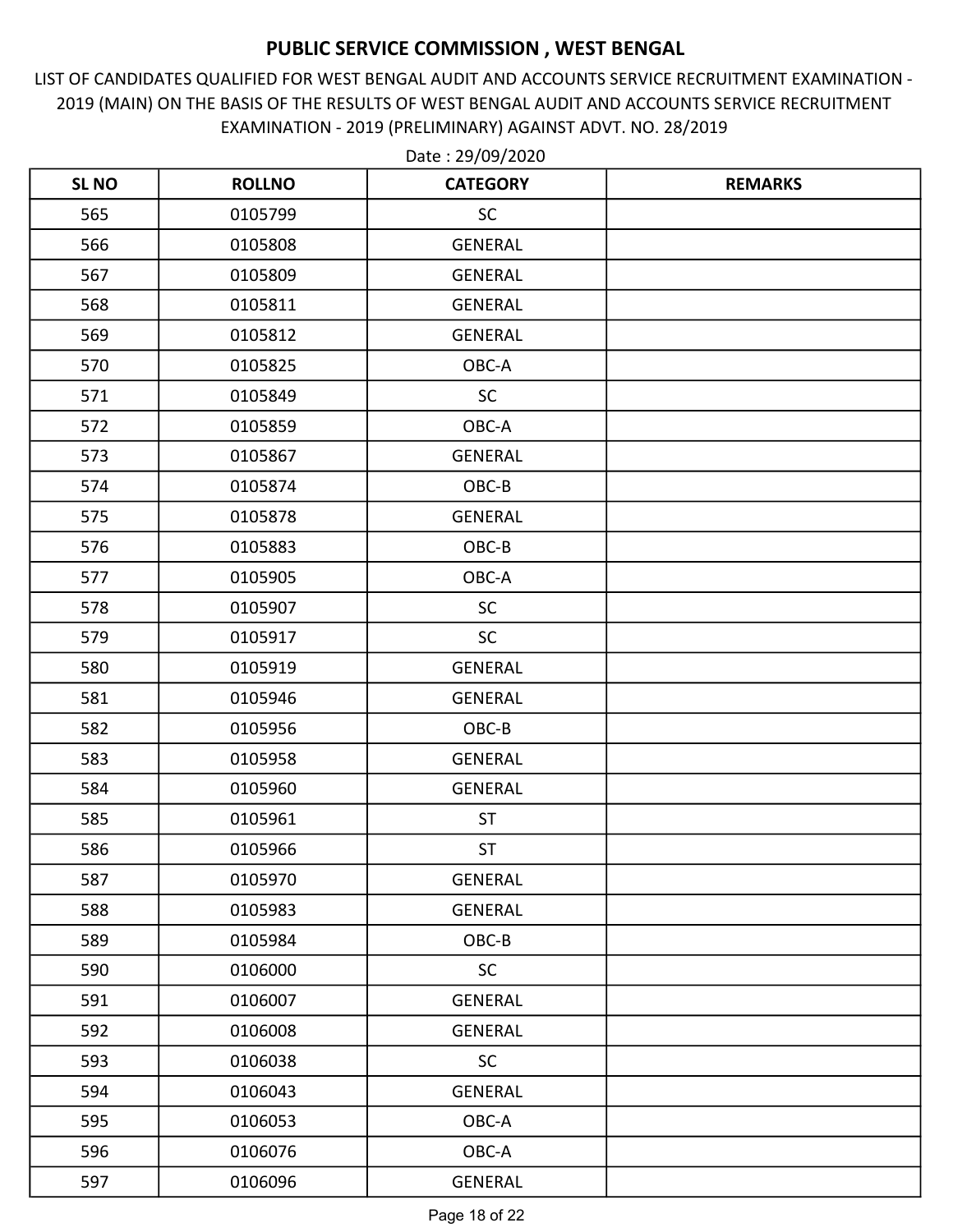LIST OF CANDIDATES QUALIFIED FOR WEST BENGAL AUDIT AND ACCOUNTS SERVICE RECRUITMENT EXAMINATION - 2019 (MAIN) ON THE BASIS OF THE RESULTS OF WEST BENGAL AUDIT AND ACCOUNTS SERVICE RECRUITMENT EXAMINATION - 2019 (PRELIMINARY) AGAINST ADVT. NO. 28/2019

| <b>SL NO</b> | <b>ROLLNO</b> | <b>CATEGORY</b> | <b>REMARKS</b> |
|--------------|---------------|-----------------|----------------|
| 598          | 0106106       | SC              |                |
| 599          | 0106113       | OBC-A           |                |
| 600          | 0106114       | <b>GENERAL</b>  |                |
| 601          | 0106134       | SC              |                |
| 602          | 0106137       | OBC-A           |                |
| 603          | 0106142       | <b>SC</b>       |                |
| 604          | 0106162       | <b>GENERAL</b>  |                |
| 605          | 0106163       | <b>GENERAL</b>  |                |
| 606          | 0106164       | SC              |                |
| 607          | 0106174       | <b>GENERAL</b>  |                |
| 608          | 0106186       | OBC-A           |                |
| 609          | 0106187       | <b>GENERAL</b>  |                |
| 610          | 0106190       | <b>SC</b>       |                |
| 611          | 0106197       | <b>GENERAL</b>  |                |
| 612          | 0106205       | <b>GENERAL</b>  |                |
| 613          | 0106210       | <b>GENERAL</b>  |                |
| 614          | 0106221       | <b>GENERAL</b>  |                |
| 615          | 0106223       | $OBC-A$         |                |
| 616          | 0106226       | <b>SC</b>       |                |
| 617          | 0106246       | OBC-B           |                |
| 618          | 0106249       | <b>GENERAL</b>  |                |
| 619          | 0106254       | <b>GENERAL</b>  |                |
| 620          | 0106310       | <b>GENERAL</b>  |                |
| 621          | 0106321       | <b>GENERAL</b>  |                |
| 622          | 0106322       | <b>GENERAL</b>  |                |
| 623          | 0106326       | OBC-A           |                |
| 624          | 0106329       | OBC-B           |                |
| 625          | 0106351       | <b>SC</b>       |                |
| 626          | 0106353       | <b>GENERAL</b>  |                |
| 627          | 0106356       | <b>SC</b>       |                |
| 628          | 0106372       | <b>GENERAL</b>  |                |
| 629          | 0106393       | GENERAL         |                |
| 630          | 0106399       | $\sf SC$        |                |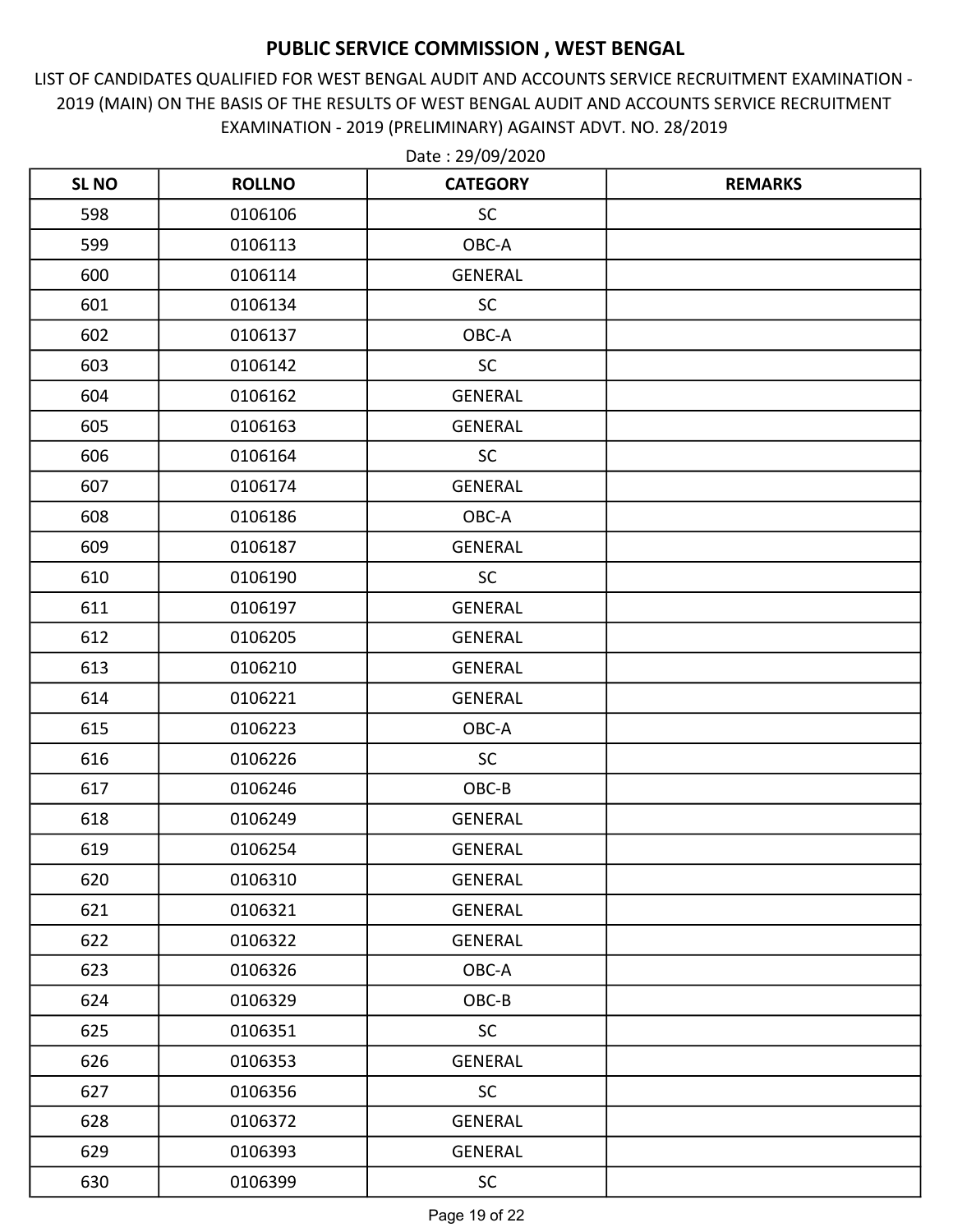LIST OF CANDIDATES QUALIFIED FOR WEST BENGAL AUDIT AND ACCOUNTS SERVICE RECRUITMENT EXAMINATION - 2019 (MAIN) ON THE BASIS OF THE RESULTS OF WEST BENGAL AUDIT AND ACCOUNTS SERVICE RECRUITMENT EXAMINATION - 2019 (PRELIMINARY) AGAINST ADVT. NO. 28/2019

| <b>SL NO</b> | <b>ROLLNO</b> | <b>CATEGORY</b> | <b>REMARKS</b> |
|--------------|---------------|-----------------|----------------|
| 631          | 0106405       | <b>SC</b>       |                |
| 632          | 0106412       | $OBC-B$         |                |
| 633          | 0106415       | OBC-B           |                |
| 634          | 0106446       | OBC-B           |                |
| 635          | 0106449       | $OBC-B$         |                |
| 636          | 0106460       | OBC-A           |                |
| 637          | 0106465       | <b>SC</b>       |                |
| 638          | 0106468       | <b>GENERAL</b>  |                |
| 639          | 0106483       | <b>GENERAL</b>  |                |
| 640          | 0106485       | <b>SC</b>       |                |
| 641          | 0106491       | OBC-A           |                |
| 642          | 0106501       | OBC-A           |                |
| 643          | 0106510       | <b>GENERAL</b>  |                |
| 644          | 0106515       | <b>GENERAL</b>  |                |
| 645          | 0106539       | OBC-A           |                |
| 646          | 0106553       | <b>GENERAL</b>  |                |
| 647          | 0106562       | SC              |                |
| 648          | 0106569       | <b>GENERAL</b>  |                |
| 649          | 0106585       | OBC-B           |                |
| 650          | 0106603       | <b>SC</b>       |                |
| 651          | 0106606       | <b>GENERAL</b>  |                |
| 652          | 0106609       | SC              |                |
| 653          | 0106616       | SC              |                |
| 654          | 0106646       | <b>GENERAL</b>  |                |
| 655          | 0106656       | <b>GENERAL</b>  |                |
| 656          | 0106658       | SC              |                |
| 657          | 0106662       | OBC-A           |                |
| 658          | 0106664       | <b>SC</b>       |                |
| 659          | 0106665       | OBC-A           |                |
| 660          | 0106668       | OBC-A           |                |
| 661          | 0106669       | SC              |                |
| 662          | 0106680       | <b>GENERAL</b>  |                |
| 663          | 0106711       | GENERAL         |                |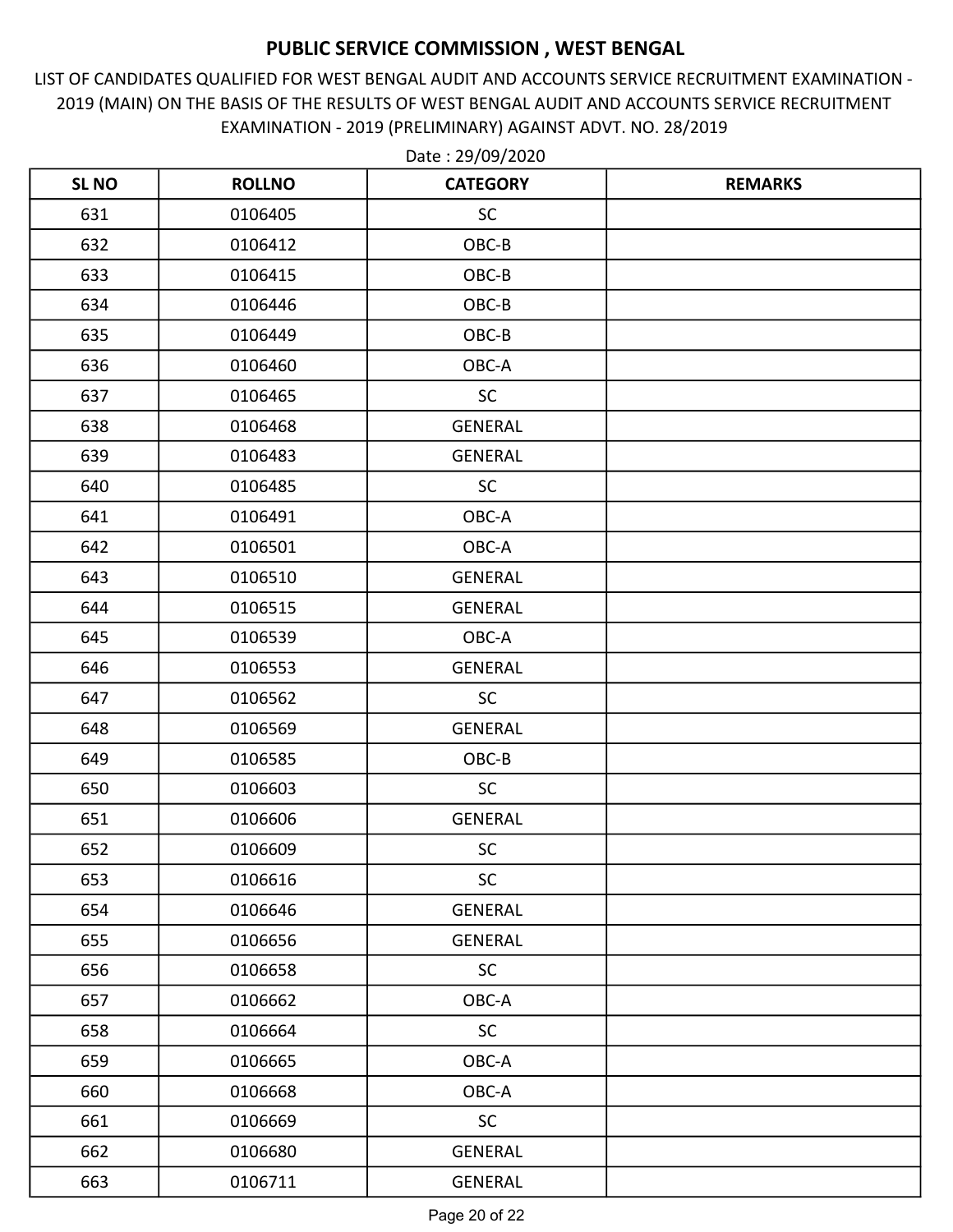LIST OF CANDIDATES QUALIFIED FOR WEST BENGAL AUDIT AND ACCOUNTS SERVICE RECRUITMENT EXAMINATION - 2019 (MAIN) ON THE BASIS OF THE RESULTS OF WEST BENGAL AUDIT AND ACCOUNTS SERVICE RECRUITMENT EXAMINATION - 2019 (PRELIMINARY) AGAINST ADVT. NO. 28/2019

| <b>SL NO</b> | <b>ROLLNO</b> | <b>CATEGORY</b> | <b>REMARKS</b> |
|--------------|---------------|-----------------|----------------|
| 664          | 0106720       | OBC-A           |                |
| 665          | 0106728       | <b>GENERAL</b>  |                |
| 666          | 0106737       | <b>SC</b>       |                |
| 667          | 0106744       | <b>GENERAL</b>  |                |
| 668          | 0106757       | OBC-A           |                |
| 669          | 0106785       | <b>GENERAL</b>  |                |
| 670          | 0106793       | <b>GENERAL</b>  |                |
| 671          | 0106798       | OBC-A           |                |
| 672          | 0106811       | <b>GENERAL</b>  |                |
| 673          | 0106836       | <b>GENERAL</b>  |                |
| 674          | 0106843       | <b>GENERAL</b>  |                |
| 675          | 0106869       | OBC-A           | PH(LD&CP)      |
| 676          | 0106879       | <b>GENERAL</b>  | PH(LD&CP)      |
| 677          | 0106881       | SC              | PH(LD&CP)      |
| 678          | 0106887       | <b>GENERAL</b>  | PH(LD&CP)      |
| 679          | 0106889       | <b>GENERAL</b>  | PH(LD&CP)      |
| 680          | 0106890       | <b>GENERAL</b>  | PH(LD&CP)      |
| 681          | 0106895       | <b>GENERAL</b>  | PH(LD&CP)      |
| 682          | 0106898       | OBC-B           | PH(LD&CP)      |
| 683          | 0106900       | <b>GENERAL</b>  | PH(LD&CP)      |
| 684          | 0106904       | SC              | PH(LD&CP)      |
| 685          | 0106905       | <b>GENERAL</b>  | PH(LD&CP)      |
| 686          | 0106908       | <b>GENERAL</b>  | PH(LD&CP)      |
| 687          | 0106910       | <b>GENERAL</b>  | PH(LD&CP)      |
| 688          | 0200003       | OBC-B           |                |
| 689          | 0200009       | <b>ST</b>       |                |
| 690          | 0200037       | <b>SC</b>       |                |
| 691          | 0200039       | <b>SC</b>       |                |
| 692          | 0200043       | <b>ST</b>       |                |
| 693          | 0200067       | OBC-B           |                |
| 694          | 0200072       | OBC-B           |                |
| 695          | 0200082       | <b>ST</b>       |                |
| 696          | 0200088       | OBC-B           |                |